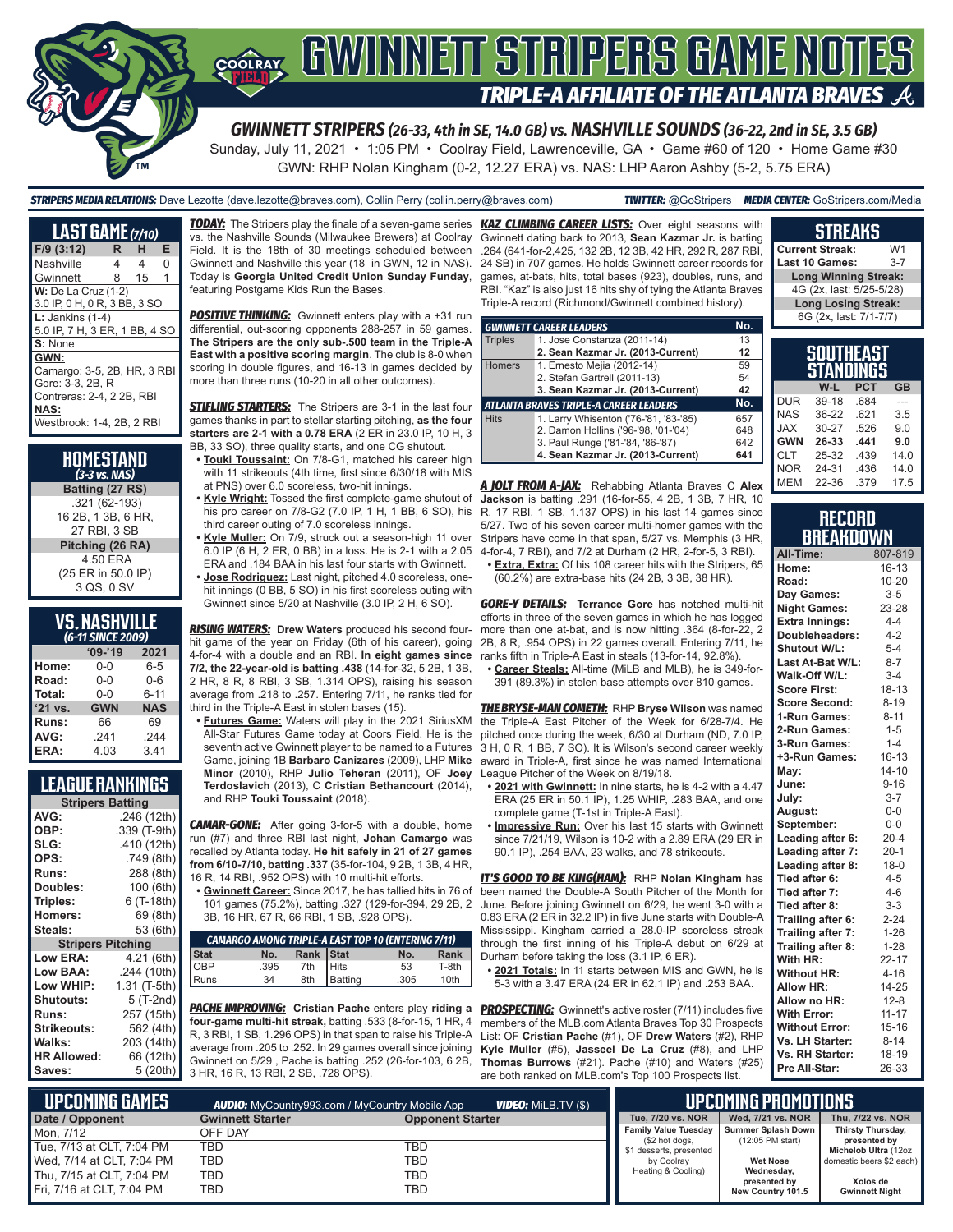

#### *SUNDAY, JULY 11, 2021 VS. NASHVILLE*

| <b>MANAGER MATT TUIASOSOPO</b>                                                                                                                                                                                                                                                                                                                                                                                                                                                                                                                                                                                           |                                                                                                                                                                                                                                                                                                                                                                                                                                                                                                                                                                                                 |                                                                    |                                                                          |                                                                                                    | <b>VS. 2021 OPPONENTS</b>                                                                     |                                                                                                                                                                                                                                                                                                                                                                                          |                                                                                                                                                                                                                                     |                                                                                                                                                                             |                                                                                                                                                                                                                                                                                       |                                   |                                                                                                                                                   |                                           |
|--------------------------------------------------------------------------------------------------------------------------------------------------------------------------------------------------------------------------------------------------------------------------------------------------------------------------------------------------------------------------------------------------------------------------------------------------------------------------------------------------------------------------------------------------------------------------------------------------------------------------|-------------------------------------------------------------------------------------------------------------------------------------------------------------------------------------------------------------------------------------------------------------------------------------------------------------------------------------------------------------------------------------------------------------------------------------------------------------------------------------------------------------------------------------------------------------------------------------------------|--------------------------------------------------------------------|--------------------------------------------------------------------------|----------------------------------------------------------------------------------------------------|-----------------------------------------------------------------------------------------------|------------------------------------------------------------------------------------------------------------------------------------------------------------------------------------------------------------------------------------------------------------------------------------------------------------------------------------------------------------------------------------------|-------------------------------------------------------------------------------------------------------------------------------------------------------------------------------------------------------------------------------------|-----------------------------------------------------------------------------------------------------------------------------------------------------------------------------|---------------------------------------------------------------------------------------------------------------------------------------------------------------------------------------------------------------------------------------------------------------------------------------|-----------------------------------|---------------------------------------------------------------------------------------------------------------------------------------------------|-------------------------------------------|
| Matt Tuiasosopo is in his first season as Gwinnett manager and his third season<br>as a coach in the Atlanta Braves organization in 2021. He was named the seventh<br>manager in team history on 3/30/21. Tuiasosopo is both the youngest manager in<br>team history (turned 35 on 5/10) and the first former Gwinnett player to manage the<br>club (hit .221 with 19 HR, 73 RBI in 178 games from 2016-17).<br>Tuiasosopo made his managerial debut in 2019 with Class-A Rome, leading the club                                                                                                                         |                                                                                                                                                                                                                                                                                                                                                                                                                                                                                                                                                                                                 |                                                                    |                                                                          |                                                                                                    |                                                                                               | Home<br><b>CHA</b><br>---<br><b>DUR</b><br>---<br><b>JAX</b><br>$1 - 5$<br><b>MEM</b><br>$5 - 1$<br><b>NAS</b><br>$6 - 5$<br><b>NOR</b><br>---                                                                                                                                                                                                                                           | Road<br>$5 - 1$<br>$1 - 5$<br>---<br>$3 - 3$<br>$0-6$<br>$1 - 5$                                                                                                                                                                    | Total<br>$5 - 1$<br>$1 - 5$<br>$1 - 5$<br>$8 - 4$<br>$6 - 11$<br>$1 - 5$                                                                                                    | COL<br>LOU<br><b>MW DIV</b>                                                                                                                                                                                                                                                           | Home<br>---<br>$4 - 2$<br>$4 - 2$ | <b>Road</b><br>$\cdots$<br>---<br>$0-0$                                                                                                           | <b>Total</b><br>---<br>$4 - 2$<br>$4 - 2$ |
| to a 65-74 record and earning Atlanta's Bobby Cox Award for minor league manager<br>of the year. He was set to return to Rome in 2020, but was reassigned to the Braves<br>Alternate Site at Coolray Field once the MiLB season was canceled.                                                                                                                                                                                                                                                                                                                                                                            |                                                                                                                                                                                                                                                                                                                                                                                                                                                                                                                                                                                                 |                                                                    |                                                                          |                                                                                                    |                                                                                               | <b>SE DIV</b><br>$12 - 11$                                                                                                                                                                                                                                                                                                                                                               | $10 - 20$                                                                                                                                                                                                                           | 22-31                                                                                                                                                                       | LAST AT-BAT WINS (8)                                                                                                                                                                                                                                                                  |                                   |                                                                                                                                                   |                                           |
| Tuiasosopo's Managerial Career<br>With Gwinnett (1 Season):                                                                                                                                                                                                                                                                                                                                                                                                                                                                                                                                                              |                                                                                                                                                                                                                                                                                                                                                                                                                                                                                                                                                                                                 | Games<br>59                                                        | W-L<br>26-33                                                             | <b>PCT</b><br>.441                                                                                 | <b>Playoffs</b><br>0                                                                          | The Stripers are 8-7 (.533) in games decided in the last at-bat in 2021.<br>Date/Opponent                                                                                                                                                                                                                                                                                                |                                                                                                                                                                                                                                     | <b>Score</b>                                                                                                                                                                | <b>Game-Winning Play</b>                                                                                                                                                                                                                                                              |                                   |                                                                                                                                                   |                                           |
| MiLB Career (2 Seasons):<br>198<br>91-107<br>.460<br>$\mathbf 0$<br>All staff bios available in the 2021 Stripers Media Guide                                                                                                                                                                                                                                                                                                                                                                                                                                                                                            |                                                                                                                                                                                                                                                                                                                                                                                                                                                                                                                                                                                                 |                                                                    |                                                                          |                                                                                                    | 5/4 at Charlotte<br>5/9 at Charlotte                                                          |                                                                                                                                                                                                                                                                                                                                                                                          | 10-9 (12th)<br>12-9 (10th)                                                                                                                                                                                                          | Almonte scores on E4 (Reynolds)<br>Camargo RBI single                                                                                                                       |                                                                                                                                                                                                                                                                                       |                                   |                                                                                                                                                   |                                           |
|                                                                                                                                                                                                                                                                                                                                                                                                                                                                                                                                                                                                                          |                                                                                                                                                                                                                                                                                                                                                                                                                                                                                                                                                                                                 | EJECTIONS(2)                                                       |                                                                          |                                                                                                    |                                                                                               | 5/14 vs. Louisville<br>5/16 vs. Louisville<br>5/25 vs. Memphis                                                                                                                                                                                                                                                                                                                           |                                                                                                                                                                                                                                     | $2-1$ (8th)<br>5-4 (9th)*<br>$2-1$ (9th) <sup>*</sup>                                                                                                                       | Arcia solo HR<br>Arcia walk-off solo HR<br>Kazmar walk-off single                                                                                                                                                                                                                     |                                   |                                                                                                                                                   |                                           |
| Player/Coach<br>Ryan Goins<br><b>MGR Matt Tuiasosopo</b>                                                                                                                                                                                                                                                                                                                                                                                                                                                                                                                                                                 | 5/25 vs. MEM, 7th Inning                                                                                                                                                                                                                                                                                                                                                                                                                                                                                                                                                                        | Date/Inning<br>6/3 vs. JAX, 8th Inning                             |                                                                          | <b>Umpire</b><br><b>HP Clint Vondrak</b><br><b>HP Alex Tosi</b>                                    |                                                                                               | 6/9-G2 at Memphis<br>6/18 vs. Nashville<br>6/30 at Durham                                                                                                                                                                                                                                                                                                                                |                                                                                                                                                                                                                                     | $3-1$ (8th)<br>8-7 (10th)*<br>$2-1$ (9th)                                                                                                                                   | Waters RBI single<br>Arcia scores on E4 (Hiura on Lucroy FC)<br>Pache RBI single                                                                                                                                                                                                      |                                   |                                                                                                                                                   |                                           |
|                                                                                                                                                                                                                                                                                                                                                                                                                                                                                                                                                                                                                          |                                                                                                                                                                                                                                                                                                                                                                                                                                                                                                                                                                                                 |                                                                    |                                                                          |                                                                                                    |                                                                                               |                                                                                                                                                                                                                                                                                                                                                                                          |                                                                                                                                                                                                                                     |                                                                                                                                                                             | <b>GWINNETT PLAYERS USED (52 IN 2021)</b>                                                                                                                                                                                                                                             |                                   |                                                                                                                                                   | *Denotes "walk-off" win                   |
| <b>PCT</b><br>G                                                                                                                                                                                                                                                                                                                                                                                                                                                                                                                                                                                                          | <b>TEAM DEFENSE (5TH IN TRIPLE-A EAST)</b><br><b>TC</b><br>PO                                                                                                                                                                                                                                                                                                                                                                                                                                                                                                                                   | A                                                                  | Е                                                                        | <b>DP</b>                                                                                          | <b>TP</b>                                                                                     |                                                                                                                                                                                                                                                                                                                                                                                          | Pitchers (29)                                                                                                                                                                                                                       |                                                                                                                                                                             |                                                                                                                                                                                                                                                                                       |                                   | Position (23)                                                                                                                                     |                                           |
| 59<br>.983<br><b>Catchers</b><br>Casteel, Ryan<br>Contreras, William<br>Jackson, Alex<br>Lucroy, Jonathan<br>Martinez, Carlos<br>Morales, Jonathan<br>Total:<br>Outfield Assists (14):<br>Pitcher Pickoffs (2):<br><b>Catcher Pickoffs (2):</b>                                                                                                                                                                                                                                                                                                                                                                          | 2097<br>1525<br><b>SB</b><br>$\mathsf{cs}$<br>$\mathbf{1}$<br>0<br>$\mathbf{1}$<br>0<br>5<br>4<br>18<br>5<br>3<br>0<br>3<br>10<br>12<br>38<br>Waters (5), Ervin (4), Sanchez (2), Almonte (1),<br>Inciarte $(1)$ , Pache $(1)$<br>Y. Lopez (1), Muller (1)<br>Casteel (1), Jackson (1)                                                                                                                                                                                                                                                                                                          | 537<br><b>ATT</b><br>$\mathbf{1}$<br>1<br>9<br>23<br>3<br>13<br>50 | 35<br><b>PCT</b><br>.000<br>.000<br>.444<br>.217<br>.000<br>.231<br>.240 | 60<br>PB<br>$\mathbf{1}$<br>$\mathbf{1}$<br>$\mathbf{1}$<br>1<br>$\mathbf{1}$<br>$\mathbf{1}$<br>6 | $\mathbf{1}$<br>W-L<br>$1 - 1$<br>$2 - 0$<br>$6-9$<br>$8 - 15$<br>$2 - 1$<br>$7 - 7$<br>26-33 | Arano, Victor<br>Biddle, Jesse<br>Bradford, Chasen<br>Burrows, Thomas<br>Chavez, Jesse<br>Davidson, Tucker<br>De La Cruz, Jasseel<br>Edwards Jr., Carl<br>Flaa, Jay<br>Greene, Shane<br>Hernandez, Daysbel<br>Horacek, Mitch<br>Johnstone, Connor<br>Jones, Nate<br>Kelley, Trevor<br>Italics = Player no longer in Braves organization                                                  | Kingham, Nolan<br>Lee, Dylan<br>Lopez, Yoan<br>Martin, Chris<br>Muller, Kyle<br>Newcomb, Sean<br>Roark, Tanner<br>Rodriguez, Jose<br>Santana, Edgar<br>Tice, Ty<br>Toussaint, Touki<br>Webb, Jacob<br>Wilson, Bryse<br>Wright, Kyle |                                                                                                                                                                             | Almonte, Abraham<br>Arcia, Orlando<br>Brugman, Jaycob<br>Camargo, Johan<br>Casteel, Ryan<br>Contreras, William<br>Demeritte, Travis<br>Ervin, Phillip<br>Goins, Ryan<br>Gore, Terrance<br>Heredia, Guillermo<br>Inciarte, Ender<br>Jackson, Alex<br>Kazmar Jr., Sean<br>Kipnis, Jason |                                   | Lucroy, Jonathan<br>Martinez, Carlos<br>Morales, Jonathan<br>Pache, Cristian<br>Sanchez, Yolmer<br>Snider, Travis<br>Unroe, Riley<br>Waters, Drew |                                           |
|                                                                                                                                                                                                                                                                                                                                                                                                                                                                                                                                                                                                                          |                                                                                                                                                                                                                                                                                                                                                                                                                                                                                                                                                                                                 | <b>STARTS</b><br><b>By Batting Order</b>                           |                                                                          |                                                                                                    |                                                                                               |                                                                                                                                                                                                                                                                                                                                                                                          |                                                                                                                                                                                                                                     |                                                                                                                                                                             | <b>BASS-LANTA</b><br>25 players have played for both Gwinnett and Atlanta in 2021:                                                                                                                                                                                                    |                                   |                                                                                                                                                   |                                           |
| Waters (38), Pache (7), Inciarte (6), Arcia (5), Almonte (1), Ervin (1), Sanchez (1)<br>1:<br>Kipnis (20), Arcia (12), Pache (12), Goins (7), Waters (3), Almonte (1),<br>Arcia (33), Camargo (21), Lucroy (3), Contreras (1), Jackson (1)<br>3:<br>4:<br>Lucroy (13), Goins (9), Almonte (8), Kazmar Jr. (7), Jackson (6), Kipnis (5),<br>5:<br>Goins (13), Ervin (8), Snider (6), Casteel (5), Kazmar Jr. (5), Lucroy (5),<br>6:<br>Ervin (13), Goins (10), Kazmar Jr. (10), Snider (8), Sanchez (7), Pache (5),<br>7:<br>8:<br>Morales (5), Sanchez (3), Casteel (2), Kazmar Jr. (2), Martinez (2), Snider (2),<br>9: | Camargo (1), Ervin (1), Heredia (1) Sanchez (1)<br>Camargo (22), Demeritte (12), Jackson (9), Lucroy (5), Kipnis (4), Almonte (3),<br>Casteel (2), Contreras (1), Kazmar Jr. (1)<br>Demeritte (4), Camargo (2), Snider (2), Casteel (1), Ervin (1), Sanchez (1)<br>Almonte (4), Waters (4), Pache (3), Sanchez (3), Demeritte (2), Jackson (1)<br>Demeritte (2), Morales (2), Almonte (1), Casteel (1)<br>Sanchez (17), Ervin (9), Morales (9), Kazmar Jr. (6), Goins (5), Gore (4),<br>Casteel (3), Snider (3), Brugman (1), Martinez (1), Unroe (1)<br>Gore (1), Unroe (1), Pitcher Spot (41) | <b>By Position</b>                                                 |                                                                          |                                                                                                    |                                                                                               | OF Abraham Almonte<br><b>INF/OF Orlando Arcia</b><br><b>LHP Jesse Biddle</b><br>INF Johan Camargo<br>RHP Jesse Chavez<br>C William Contreras<br><b>LHP Tucker Davidson</b><br>RHP Carl Edwards Jr.<br>RHP Jay Flaa<br><b>RHP Shane Greene</b><br>OF Guillermo Heredia<br>OF Ender Inciarte<br>C Alex Jackson<br><b>RHP Nate Jones</b><br><b>INF Sean Kazmar Jr.</b><br>C Jonathan Lucroy |                                                                                                                                                                                                                                     | <b>RHP Chris Martin</b><br><b>LHP Sean Newcomb</b><br>OF Cristian Pache<br>RHP Edgar Santana<br>RHP Ty Tice<br>RHP Jacob Webb<br>RHP Bryse Wilson<br><b>RHP Kyle Wright</b> | LHP Kyle Muller (MLB Debut)                                                                                                                                                                                                                                                           |                                   |                                                                                                                                                   |                                           |
| Lucroy (23), Jackson (15), Morales (14), Martinez (3), Casteel (2), Contreras (2)<br>C:<br>Camargo (31), Casteel (10), Kazmar Jr. (6), Snider (6), Lucroy (2), Unroe (2),<br>1B:<br>Goins (1), Morales (1)                                                                                                                                                                                                                                                                                                                                                                                                               |                                                                                                                                                                                                                                                                                                                                                                                                                                                                                                                                                                                                 |                                                                    |                                                                          |                                                                                                    |                                                                                               |                                                                                                                                                                                                                                                                                                                                                                                          |                                                                                                                                                                                                                                     |                                                                                                                                                                             | ATLANTA BRAVES REHAB ASSIGNMENTS (6 IN 2021)                                                                                                                                                                                                                                          |                                   |                                                                                                                                                   |                                           |
| Kipnis (21), Goins (19), Sanchez (13), Kazmar Jr. (5), Arcia (1)<br>2B:<br>Kazmar Jr. (20), Sanchez (14), Camargo (13), Goins (8), Arcia (3), Morales (1)<br>3B:<br>Arcia (41), Goins (16), Sanchez (2)<br>SS:<br>Ervin (15), Waters (12), Almonte (9), Gore (5), Kipnis (5), Snider (5), Arcia (4),<br>LF:<br>CF:<br>Pache (27), Waters (22), Ervin (5), Inciarte (5)                                                                                                                                                                                                                                                   | Demeritte (2), Heredia (1), Sanchez (1)                                                                                                                                                                                                                                                                                                                                                                                                                                                                                                                                                         |                                                                    |                                                                          |                                                                                                    |                                                                                               | Player<br>RHP Chris Martin<br>OF Ender Inciarte<br>OF Guillermo Heredia<br>C Alex Jackson<br>OF Cristian Pache                                                                                                                                                                                                                                                                           |                                                                                                                                                                                                                                     | Injury (IL Date)                                                                                                                                                            | RT Shoulder Inflammation (4/7)<br>Strained LT Hamstring (4/17)<br>RT Hamstring Inflammation (5/1)<br>Strained LT Hamstring (5/2)<br>RT Hamstring Inflammation (5/14)                                                                                                                  |                                   | <b>Rehab Dates</b><br>$5/5 - 5/11$<br>$5/6 - 5/12$<br>5/14<br>5/21-6/9, 6/30-<br>$5/29 - 6/1$                                                     |                                           |
| RF: Demeritte (17), Ervin (12), Waters (11), Almonte (8), Snider (7), Sanchez (3),<br>Camargo (1)<br>DH: Kipnis (3), Snider (3), Casteel (2), Jackson (2), Almonte (1), Arcia (1),                                                                                                                                                                                                                                                                                                                                                                                                                                       | Brugman (1), Camargo (1), Demeritte (1), Ervin (1), Inciarte (1), Lucroy (1)                                                                                                                                                                                                                                                                                                                                                                                                                                                                                                                    |                                                                    |                                                                          |                                                                                                    |                                                                                               | <b>RHP Touki Toussaint</b>                                                                                                                                                                                                                                                                                                                                                               |                                                                                                                                                                                                                                     |                                                                                                                                                                             | RT Shoulder Strain (3/26)                                                                                                                                                                                                                                                             |                                   | $6/22 -$                                                                                                                                          |                                           |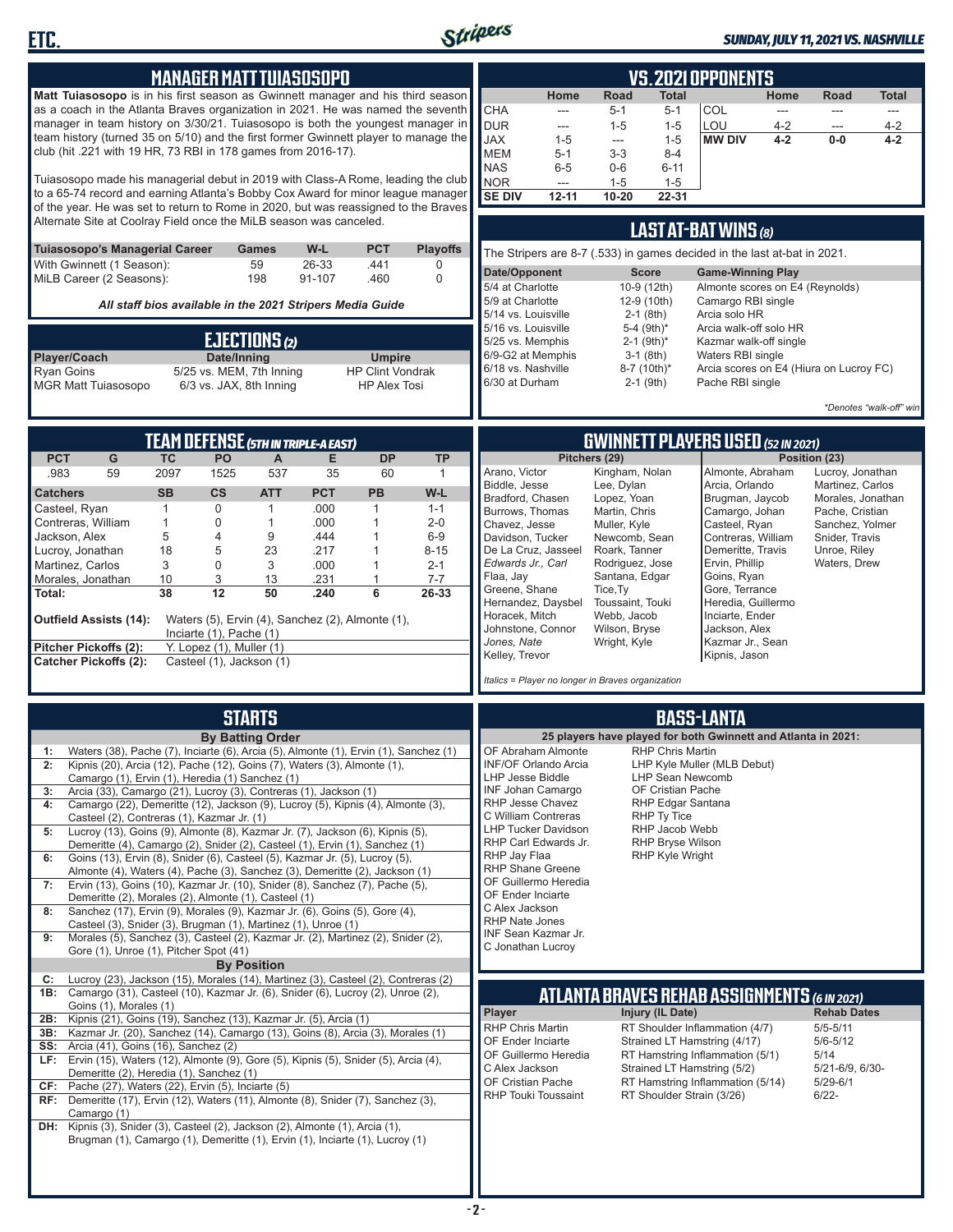### **STARTING PITCHER**



#### *SUNDAY, JULY 11, 2021 VS. NASHVILLE*

# **39****NOLAN KINGHam**

**B/T:** R/R **BORN:** 8/18/96 in Las Vegas, NV (Age 24) **HT:** 6-4 **ACQUIRED:** Braves' 12th Round Pick in 2018 June draft out of the University of Texas (Austin, TX). **BIO ON PAGE 66 OF MEDIA GUIDE**

*TODAY'S START:* Kingham makes his third start with Gwinnett in the finale of a sevengame series vs. Nashville ... Is seeking his first career Triple-A win ... It is his 12th start overall this year between Gwinnett and Double-A Mississippi (5-3, 3.47 ERA, 1.20 WHIP, .253 BAA) ... All-time as a starter, is 12-15 with a 3.84 ERA in 41 starts, including four complete games and three CG shutouts ... All-time in outings following a win, is 5-3 with a 2.90 ERA in 16 games (12 starts).

**PROSPECTING:** Entering the year, was ranked by *Baseball America* as having the "Best Control" in the Braves organization.

*2021 SEASON:* Opened with Double-A Mississippi and went 5-1 with a 2.29 ERA and .234 BAA in nine starts from 5/6-6/23 ... In his last six starts with the M-Braves, went 4-0 with a 1.15 ERA and .208 BAA ... Did not allow a run over his final 27.0 IP with Mississippi, spanning four starts ... As of 6/28, ranked among Double-A South pitching leaders in innings (1st, 55.0), wins (T-1st, 5), winning percentage (T-2nd, .833), ERA (5th, 2.29), and WHIP (6th, 1.04) ... Named the Double-A South Pitcher of the Month for June (3-0, 0.83 ERA, 0.83 WHIP, .193 BAA in 5 starts) ... Promoted to Gwinnett on 6/29 and made his Triple-A debut that night at Durham (loss, 3.1 IP, 9 H, 6 ER, 2 HR, 2 BB, 2 SO) ... In that 6/29 outing, saw his scoreless streak snapped at 28.0 IP.

*2021 SPRING TRAINING:* Was a non-roster invite to Atlanta's MLB Spring Training for the first time in his career ... Made one relief appearance on 3/13 vs. Boston (1.0 IP, 3 H, 4 R, 4 ER, 1 HR, 1 BB, 1 SO).

*CAREER HIGHLIGHTS:* **2018:** Made his pro debut with Rookie-level Danville (2-0, 4.56 ERA, .297 BAA in 11G, 3 starts) ... **2019:** Combined to go 7-12 with a 3.92 ERA and .260 BAA in 27 starts between Class-A Rome (1-1, 0.56 ERA in 3 starts), Advanced-A Florida (4-8, 4.43 ERA, 3 CG in 18 starts), and Double-A Mississippi (2-3, 3.79 ERA, 1 CG in 6 starts) ... Named Florida State League Pitcher of the Week on 6/2 (2-hit CG SHO on 5/31 vs. Palm Beach) ... **2020:** Was not included in the Braves' 60-man player pool and was not at the Alternate Training Site.

| <b>KINGHAM'S OVERALL STATS</b> |                  |         |            |       |           |           |     |            |             |
|--------------------------------|------------------|---------|------------|-------|-----------|-----------|-----|------------|-------------|
| Year                           | Team             | $W-L$   | <b>ERA</b> | G/GS  | <b>HR</b> | <b>BB</b> | SΟ  | <b>BAA</b> | <b>WHIP</b> |
| 12021                          | Mississippi (AA) | $5-1$   | 2.29       | 9/9   |           | 9         | 37  | .234       | 1.04        |
|                                | Gwinnett (AAA)   | $0 - 2$ | 12 27      | 212   |           | 6         | 6   | .375       | 2.45        |
| MiLB Career:                   |                  | 14-15   | 3.87       | 49/41 | 19        | 58        | 177 | .262       | 1.23        |
| MLB Career:                    |                  | $0 - 0$ |            | 0/0   |           |           | O   |            |             |

| KINGHAM'S 2021 SPLITS (WITH GWINNETT) |                       |                  |                       |  |  |  |  |
|---------------------------------------|-----------------------|------------------|-----------------------|--|--|--|--|
| Home:                                 | 0-1, 9.00 ERA (1G)    | Road:            | 0-1, 16.20 ERA (1G)   |  |  |  |  |
| Day:                                  | $0-0, - -$ ERA $(0G)$ | Night:           | 0-2, 12.27 ERA (2G)   |  |  |  |  |
| Starter:                              | 0-2, 12.27 ERA (2G)   | <b>Reliever:</b> | $0-0, - -$ ERA $(0G)$ |  |  |  |  |
| Vs. LHB:                              | .400 BAA, 2 HR        | Vs. RHB:         | .286 BAA, 1 HR        |  |  |  |  |

|         | KINGHAM VS. NASHVILLE |            |   |           |     |   |    |    |           |           |  |  |  |
|---------|-----------------------|------------|---|-----------|-----|---|----|----|-----------|-----------|--|--|--|
|         | W-L                   | <b>ERA</b> | G | <b>GS</b> | IP  | н | ER | HR | <b>BB</b> | <b>SO</b> |  |  |  |
| 2021:   | $0 - 1$               | 9.00       |   |           | 4.0 |   |    |    |           |           |  |  |  |
| Career: | 0-1                   | 9.00       |   |           | 40  | વ |    |    |           |           |  |  |  |

| <b>KINGHAM'S HIGHS &amp; LOWS</b> |                                        |                                      |  |  |  |  |  |  |  |  |
|-----------------------------------|----------------------------------------|--------------------------------------|--|--|--|--|--|--|--|--|
|                                   | Career (MiLB and MLB)<br><b>Season</b> |                                      |  |  |  |  |  |  |  |  |
| IP:                               | 8.2 (6/12 at BLX)                      | 9.0 (4x, last: 9/1/19, MIS vs. CHAT) |  |  |  |  |  |  |  |  |
| Iso:                              | 6 (3x, last: 6/23 vs. TNS)             | 11 (5/20/19, FLA at TAM)             |  |  |  |  |  |  |  |  |
| IBB:                              | 4 (2x, last: 7/6 vs. NAS)              | 4 (4x, last: 7/6/21, GWN vs. NAS)    |  |  |  |  |  |  |  |  |
| Iн:                               | 9 (6/29 at DUR)                        | 10 (4/25/19, FLA at STL)             |  |  |  |  |  |  |  |  |
| ER:                               | 6 (6/29 at DUR)                        | 7 (4x, last: 8/21/19, MIS vs. PNS)   |  |  |  |  |  |  |  |  |
| Low-Hit CG:                       | None                                   | 2 H (5/31/19, FLA vs. PMB)           |  |  |  |  |  |  |  |  |
| Low-R CG:                         | None                                   | 0 R (3x, last: 6/18/19, FLA at DBT)  |  |  |  |  |  |  |  |  |

|                                                                                       | <b>KINGHAM AT THE PLATE</b> |   |              |        |  |  |  |        |  |  |  |  |  |
|---------------------------------------------------------------------------------------|-----------------------------|---|--------------|--------|--|--|--|--------|--|--|--|--|--|
| 3B<br>AVG.<br><b>BB</b><br><b>SO</b><br><b>HR</b><br><b>RBI</b><br>2B<br>AB<br>н<br>R |                             |   |              |        |  |  |  |        |  |  |  |  |  |
| 2021:                                                                                 | .000                        |   |              |        |  |  |  |        |  |  |  |  |  |
| MiLB Career:                                                                          | .000                        | 6 | 0            | $\cup$ |  |  |  | $\cup$ |  |  |  |  |  |
| <b>MLB Career:</b>                                                                    | $- - -$                     |   | $\mathbf{O}$ |        |  |  |  | $\cup$ |  |  |  |  |  |

|            | KINGHAM'S 2021 STARTS (ALL LEVELS) |               |           |   |                  |    |    |           |           |           |                     |              |                                                   |
|------------|------------------------------------|---------------|-----------|---|------------------|----|----|-----------|-----------|-----------|---------------------|--------------|---------------------------------------------------|
| Team       | Date/Opp.                          | <b>Result</b> | <b>IP</b> | н | R                | ER | HR | <b>BB</b> | <b>SO</b> | NP-S      | Opp. Starter        | <b>Final</b> | <b>Notes</b>                                      |
| <b>MIS</b> | 5/6 vs. PNS                        | $L.0-1$       | 4.0       |   | 4                | 4  |    |           |           | 81-50     | Jake Eder           | $L. 1-5$     | All ER allowed in 5th, did not record an out.     |
| <b>MIS</b> | 5/12 at BLX                        | W. 1-1        | 5.0       |   |                  |    |    |           |           | 80-52     | Noah Zavolas        | W. 6-3       | Exited with 3-2 lead after 5.0 innings.           |
| <b>MIS</b> | 5/19 vs. CHA                       | <b>ND</b>     | 7.0       | 8 |                  |    |    |           |           | 79-54     | Nick Lodolo         | W. 4-3       | Tossed 6.0 scoreless innings (3 runs in 7th).     |
| <b>MIS</b> | 5/25 vs. MTG                       | W. 2-1        | 6.1       |   |                  |    |    |           | h.        | 83-58     | <b>Tobias Mvers</b> | W. 4-3       | Five of seven hits allowed were singles.          |
| <b>MIS</b> | 6/1 at PNS                         | <b>ND</b>     | 4.2       | 8 |                  |    |    |           |           | $90 - 61$ | Jake Eder           | $L.3 - 4$    | Faced 22 batters while recording 14 outs.         |
| MIS.       | 6/6 at PNS                         | <b>ND</b>     | 6.0       |   |                  |    |    |           |           | 79-60     | Jake Eder           | W. 4-3       | Lone run allowed was a lead-off HR in 1st.        |
| <b>MIS</b> | $6/12$ at BLX                      | W. 3-1        | 8.2       | 4 | $\left( \right)$ |    |    |           | 5         | 91-68     | Ethan Small         | W. 3-0       | Was one out shy of fourth career CG shutout.      |
| <b>MIS</b> | $6/18$ vs. BIR                     | W. 4-1        | 6.0       | 3 |                  |    |    |           | 6         | 82-61     | Emilio Vargas       | W. 8-4       | Struck out the side in the 2nd inning.            |
| <b>MIS</b> | 6/23 vs. TNS                       | W. 5-1        | 7.1       | 5 |                  | O  |    |           | 6         | 91-67     | Cam Sanders         | W. 3-0       | Extended scoreless inning streak to 27.0 IP.      |
| <b>GWN</b> | 6/29 at DUR                        | $L.0-1$       | 3.1       | 9 | 6                | 6  |    |           |           | 82-51     | Joe Rvan            | $L.3-8$      | Scoreless streak snapped at 28.0 IP in AAA debut. |
| <b>GWN</b> | 7/6 vs. NAS                        | $L.0-2$       | 4.0       |   | 4                | 4  |    |           |           | 72-45     | <b>Ethan Small</b>  | $L.0-8$      | Allowed 3-run HR to Jamie Westbrook in 4-run 3rd. |
|            |                                    |               |           |   |                  |    |    |           |           |           |                     |              |                                                   |

| <b>STRIPERS STARTING PITCHERS</b> |           |            |    |    |         |                             |                            |                                                     |  |  |  |
|-----------------------------------|-----------|------------|----|----|---------|-----------------------------|----------------------------|-----------------------------------------------------|--|--|--|
| <b>Pitcher</b>                    | W-L       | <b>ERA</b> | GS | QS |         | <b>Team W-L Run Support</b> | <b>Last Gwinnett Start</b> | <b>Final Line</b>                                   |  |  |  |
| Davidson, Tucker                  | $2 - 1$   | 0.90       |    |    | $2 - 1$ | 5.33 RPG (16 Tot.)          | 5/23 at NAS (L)            | 6.0 IP, 1 H, 1 R, 1 ER, 1 BB, 9 SO, 1 HR (82p/51s)  |  |  |  |
| De La Cruz, Jasseel               | $0 - 2$   | 7.28       | 9  |    | $4 - 5$ | 1.89 RPG (17 Tot.)          | 7/4 at DUR (ND)            | 0.2 IP, 2 H, 4 R, 4 ER, 4 BB, 1 SO, 1 HR (33p/11s)  |  |  |  |
| Johnstone, Connor                 | 1-6       | 7.63       | 10 |    | $3 - 7$ | 2.00 RPG (20 Tot.)          | 6/23-G2 at NOR (L)         | 2.2 IP, 7 H, 5 R, 5 ER, 1 BB, 2 SO, 2 HR (49p/34s)  |  |  |  |
| Kingham, Nolan                    | $0 - 2$   | 12.27      |    |    | $0 - 2$ | $0.00$ RPG $(0$ Tot.)       | 7/6 vs. NAS (L)            | 4.0 IP, 3 H, 4 R, 4 ER, 4 BB, 4 SO, 1 HR (72p/45s)  |  |  |  |
| Muller, Kyle                      | $2 - 2$   | 4.34       |    |    | $6 - 2$ | 4.25 RPG (34 Tot.)          | 7/9 vs. NAS (L)            | 6.0 IP, 6 H, 2 R, 2 ER, 0 BB, 11 SO, 2 WP (95p/62s) |  |  |  |
| Rodriguez, Jose                   | $0 - 2$   | 9.22       |    |    | $1 - 4$ | $0.60$ RPG $(3$ Tot.)       | 7/10 vs. NAS (ND)          | 4.0 IP, 1 H, 0 R, 0 BB, 5 SO (53p/36s)              |  |  |  |
| Toussaint, Touki                  | 1-1       | 5.06       |    |    | $1 - 2$ | 3.33 RPG (10 Tot.)          | 7/8-G1 vs. NAS (W)         | 6.0 IP, 2 H, 0 R, 1 BB, 11 SO (81p/49s)             |  |  |  |
| Wilson, Bryse                     | $4 - 2$   | 4.47       | 9  |    | $6 - 3$ | 3.00 RPG (27 Tot.)          | 7/7 vs. NAS (ND)           | 5.0 IP, 8 H, 5 R, 5 ER, 2 BB, 2 SO, 2 HR (81p/50s)  |  |  |  |
| Wright, Kyle                      | $2 - 3$   | 3.51       | 10 |    | $3 - 7$ | 1.90 RPG (19 Tot.)          | 7/8-G2 vs. NAS (W)         | 7.0 IP (CG), 1 H, 0 R, 1 BB, 6 SO, 1 WP (86p/53s)   |  |  |  |
| Total:                            | $12 - 21$ | 5.20       | 59 | 11 | 26-33   | 2.47 RPG (146 Tot.)         |                            |                                                     |  |  |  |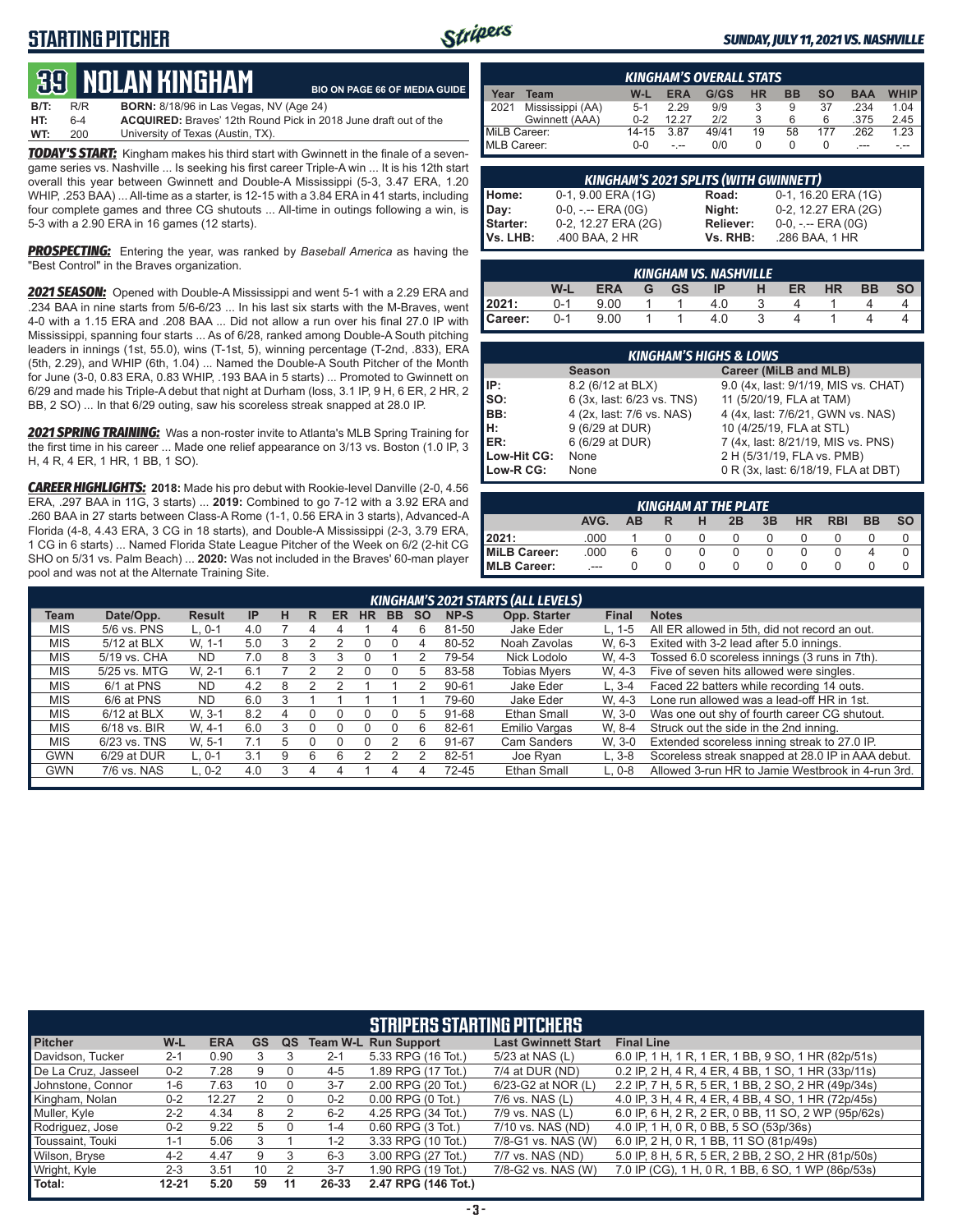### **BULLPEN**



#### *SUNDAY, JULY 11, 2021 VS. NASHVILLE*

|                                | <b>STRIPERS PITCHING BREAKDOWN</b> |            |       |           |           |           |                                 |           |            |  |  |  |
|--------------------------------|------------------------------------|------------|-------|-----------|-----------|-----------|---------------------------------|-----------|------------|--|--|--|
|                                | $W-L$                              | <b>ERA</b> | IP    | R         | <b>ER</b> | <b>HR</b> | <b>BB</b>                       | <b>SO</b> | <b>BAA</b> |  |  |  |
| Starters:                      | $12 - 21$                          | 5.20       | 251.0 | 151       | 145       | 39        | 104                             | 263       | .265       |  |  |  |
| <b>Relievers:</b>              | 14-12                              | 3.25       | 257.1 | 106       | 93        | 27        | 99                              | 299       | .223       |  |  |  |
| l Total:                       | 26-33                              | 4 2 1      | 508.1 | 257       | 238       | 66        | 203                             | 562       | -244       |  |  |  |
| <b>Saves/Opp:</b> 5/16 (31.3%) |                                    |            |       | Holds: 18 |           |           | <b>IR/Scored: 48/17 (35.4%)</b> |           |            |  |  |  |

|            | <b>PITCHING BY MONTH</b> |            |       |     |     |           |           |           |            |  |  |  |  |  |
|------------|--------------------------|------------|-------|-----|-----|-----------|-----------|-----------|------------|--|--|--|--|--|
|            | W-L                      | <b>ERA</b> | IP    | R   | ER  | <b>HR</b> | <b>BB</b> | <b>SO</b> | <b>BAA</b> |  |  |  |  |  |
| May:       | 14-10                    | 3.50       | 211.0 | 90  | 82  | 28        | 65        | 240       | .222       |  |  |  |  |  |
| June:      | $9 - 16$                 | 4.55       | 213.2 | 115 | 108 | 26        | 94        | 223       | 263        |  |  |  |  |  |
| July:      | $3 - 7$                  | 5.16       | 83.2  | 52  | 48  | 12        | 44        | 99        | 254        |  |  |  |  |  |
| August:    |                          |            |       |     |     |           |           |           |            |  |  |  |  |  |
| September: |                          |            |       |     |     |           |           |           |            |  |  |  |  |  |

| <b>RELIEF SUMMARY (CURRENT STRIPERS ONLY)</b> |         |            |    |           |            |               |              |                                                                    |                         |  |  |
|-----------------------------------------------|---------|------------|----|-----------|------------|---------------|--------------|--------------------------------------------------------------------|-------------------------|--|--|
| <b>Pitcher</b>                                | W-L     | <b>ERA</b> | G  | <b>GF</b> | <b>HLD</b> | <b>SV/OPP</b> | <b>IR/RS</b> | <b>Last Gwinnett Relief Outing</b>                                 | <b>Scoreless Streak</b> |  |  |
| Arano, Victor                                 | $0 - 1$ | 4.32       | 16 | 6         | 2          | 1/3           | 2/0          | 7/8-G1 vs. NAS: 1.0 IP, 3 H, 2 R, 2 ER, 0 BB, 1 SO, 1 HR (21p/14s) | $-1G$                   |  |  |
| Biddle, Jesse (L)                             | $0 - 1$ | 2.19       | 12 |           | ٠          | 0/1           | 5/2          | 7/7 vs. NAS: 1.0 IP, 1 H, 0 R, 0 BB, 2 SO (10p/7s)                 | 4G (4.0 IP)             |  |  |
| Bradford, Chasen                              | $3-0$   | 3.29       | 17 |           | 2          | 0/1           | 2/2          | 7/7 vs. NAS: 1.0 IP, 1 H, 0 R, 0 BB, 3 SO (20p/14s)                | 1G (1.0 IP)             |  |  |
| Burrows, Thomas (L)                           | $1 - 0$ | 3.04       | 17 |           | 3          | 0/0           | 15/6         | 7/10 vs. NAS: 0.2 IP, 1 H, 0 R, 0 BB, 1 SO (11p/8s)                | 1G (0.2 IP)             |  |  |
| De La Cruz, Jasseel                           | $1 - 0$ | 1.93       | 3  |           |            | 0/0           | 0/0          | 7/10 vs. NAS (W): 3.0 IP, 0 H, 0 R, 3 BB, 3 SO (49p/28s)           | 2G (4.0 IP)             |  |  |
| Flaa, Jay                                     | $0 - 1$ | 3.86       | 13 |           |            | 0/0           | 2/0          | 7/10 vs. NAS: 0.1 IP, 2 H, 4 R, 4 ER, 2 BB, 1 SO (21p/9s)          | $-1G$                   |  |  |
| Johnstone, Connor                             | $0 - 0$ | 1.08       | 5  |           |            | 0/0           | 5/3          | 7/6 vs. NAS: 2.0 IP, 1 H, 1 R, 1 ER, 1 BB, 1 SO, 1 HR (33p/23s)    | $-2G$                   |  |  |
| Kelley, Trevor                                | $0 - 2$ | 2.70       | 14 | 6         |            | 0/1           | 4/1          | 7/7 vs. NAS (L): 1.0 IP, 3 H, 2 R, 2 ER, 0 BB, 1 SO (22p/14s)      | $-1G$                   |  |  |
| Lee, Dylan (L)                                | $2 - 0$ | 1.88       | 16 | 4         | 2          | 0/1           | 3/0          | 7/9 vs. NAS: 1.0 IP, 1 H, 1 R, 0 ER, 1 BB, 0 SO (20p/12s)          | $-1G$                   |  |  |
| Lopez, Yoan                                   | $2 - 2$ | 3.86       | 12 | 4         |            | 0/1           | 2/2          | 7/9 vs. NAS: 1.0 IP, 2 H, 0 R, 0 BB, 0 SO (14p/8s)                 | 1G (1.0 IP)             |  |  |
| Newcomb, Sean (L)                             | $0 - 0$ | 4.50       | 4  | 3         | $\Omega$   | 0/0           | 0/0          | 7/7 vs. NAS: 1.0 IP, 3 H, 2 R, 2 ER, 0 BB, 1 SO, 1 HR (24p/14s)    | $-1G$                   |  |  |
| Roark, Tanner                                 | $1 - 1$ | 3.32       | 11 |           |            | 0/1           | 0/0          | 7/9 vs. NAS: 1.0 IP, 1 H, 0 R, 1 BB, 1 SO (16p/9s)                 | 2G (3.0 IP)             |  |  |
| Rodriguez, Jose                               | $0 - 0$ | 3.60       |    |           |            | 0/0           | 0/0          | 5/26 vs. MEM: 1.0 IP, 2 H, 1 R, 1 ER, 0 BB, 1 SO, 1 HR (13p/10s)   | $-2G$                   |  |  |
| Tice, Ty                                      | $0 - 0$ | 3.38       | 8  |           |            | 0/0           | 5/1          | 7/6 vs. NAS: 1.0 IP, 2 H, 2 R, 2 ER, 3 BB, 0 SO, 1 WP (25p/10s)    | $-1G$                   |  |  |
| Webb, Jacob                                   | $0 - 1$ | 2.38       | 11 | 10        |            | 2/2           | 0/0          | 7/10 vs. NAS: 1.0 IP, 0 H, 0 R, 0 BB, 2 SO (14p/9s)                | 1G (1.0 IP)             |  |  |

|                |           | <b>SCORELESS INNINGS STREAKS (10-PLUS INNINGS)</b> |                       |
|----------------|-----------|----------------------------------------------------|-----------------------|
| <b>Pitcher</b> | Length    | <b>Dates</b>                                       | <b>Stats</b>          |
| Bradford, C.   | 16.0 IP   | 5/7-6/13 (10G)                                     | 1-0, 6 H, 3 BB, 12 SO |
| Wright, K      | $12.0$ IP | $5/25 - 6/5$ (3GS)                                 | 1-0, 11 H, 3 BB, 8 SO |
| Roark. T.      | 11.0 IP   | $6/4 - 6/20$ (5G)                                  | 1-0, 8 H, 4 BB, 11 SO |

### **54 VICTOR ARANO** *- RHP - 26 YRS - COSAMALOAPAN, MEXICO*

- **• 2021 with GWN: 5/14 vs. LOU:** Earned GWN's first save of 2021 (1.0 IP, 1 H). **• 2021 with ATL:** Recalled on 5/8, but did not pitch ... Optioned on 5/10 ... DFA'd and outrighted to Gwinnett on 6/6.
- **• Spring Training:** 0-1, 34.71 ERA, .538 BAA, 1 SV in 3G with Atlanta.
- **• 2020:** Was a member of Philadelphia's 60-man player pool, but spent the entire year at the Alternate Site in Lehigh Valley ... DFA'd by the Phillies on 1/18.
- **• 2019:** Limited to just 6G with Triple-A Lehigh Valley (2-0, 0.00 ERA in 3G) and Philadelphia (1-0, 3.86 ERA in 3G) ... Was on injured list from 4/20-end of season (right elbow inflammation).
- **• Acquired:** Claimed off waivers from Philadelphia (1/22/21) ... Originally signed by the Los Angeles Dodgers as a non-drafted free agent (4/4/13).
- **• MLB Career:** 3-2, 2.65 ERA, .224 BAA, 3 SV in 73G with Philadelphia (2017-19).

### **48 JESSE BIDDLE** *- LHP - 29 YRS - PHILADELPHIA, PA*

- **• 2021 with GWN: 5/22-6/13:** Posted a 1.50 ERA (1 ER in 6.0 IP) over 6 outings. **• 2021 with ATL:** Had his contract selected on 4/17, pitched in 8G with the Braves (0-0, 8.44 ERA, 10 ER in 10.2 IP) ... DFA'd on 5/17, outrighted to Gwinnett on 5/19.
- **• Spring Training:** 0-0, 3.00 ERA, .257 BAA, 2 SV in 9G with Cincinnati ... Released on 3/26 after re-signing as MiLB FA on 12/11/20.
- **• 2020:** Opened the year at Cincinnati's Alternate Training Site ... Contract selected on 8/25 (0-0, 0.00 ERA, 0 ER in 0.2 IP in 1G) ... Placed on 10-day injured list on 8/29 (left shoulder impingement) and missed the remainder of the year.
- **• Acquired:** MiLB FA (4/2/21) ... Originally Philadelphia's 1st-round pick (27th overall) in 2010 out of Germantown Friends High School (Philadelphia, PA).
- **• MLB Career:** 6-2, 5.07 ERA, .261 BAA, 1 SV in 99G with ATL (2018-19, 2021), SEA (2019), TEX (2019), CIN (2020).

### **28 CHASEN BRADFORD** *- RHP - 31 YRS - LAS VEGAS, NV*

- **• 2021 with GWN:** All 3 of his wins have been 2.0-IP outings: 5/15 vs. LOU (1 H, 0 R, 2 SO), 6/16 vs. NAS (3 H, 1 ER, 3 SO), and 6/24 at NOR (0 H, 0 R, 1 BB, 3 SO) ... **5/7-6/13:** Posted team-best 16.0-IP scoreless streak over 10G (6 H, 3 BB, 12 SO).
- **• 2020:** Re-signed by Seattle to an MiLB deal on 1/15, but was not included on the Mariners' 60-man player pool ... Did not play.
- **• 2019:** Split time between Seattle (0-0, 4.86 ERA, 1 SV in 12G) and Triple-A Tacoma (0-0, 6.75 ERA, 1 SV in 5G).
- **• Acquired:** MiLB FA (3/15/21) ... Originally the New York Mets' 35th round pick in 2011 out of the University of Central Florida.
- **• MLB Career:** 7-0, 3.89 ERA, .253 BAA, 1 SV in 86G with NYM, SEA (2017-19).

|                | <b>PITCHER AWARDS &amp; HONORS</b>  |                         |
|----------------|-------------------------------------|-------------------------|
| <b>Pitcher</b> | <b>Award/Date</b>                   | <b>Stats</b>            |
| Wilson, B.     | AAA East Pitcher of Week (6/28-7/4) | 0-0, 7.0 IP, 0 ER, 7 SO |

### **49 THOMAS BURROWS** *- RHP - 26 YRS - FLORENCE, AL*

- **• 2021 with GWN: 5/26 vs. MEM:** Earned his first win (1.0 IP, 0 H, 0 R, 2 SO) ... **6/20-7/2:** Struck out 12 over 7.0 scoreless IP (3 H, 1 BB) in 5G.
- **• MLB.com Prospect Rankings:** #21 (Braves Top 30).
- **• Spring Training:** 0-1, 6.75 ERA, .222 BAA, 0 SV in 4G with Atlanta.
- **• 2020:** Was an NRI to Spring Training, but not included on 60-man player pool.
- **• 2019:** Went 2-4 with a 4.42 ERA, .221 BAA, and 7 saves (7-for-9) in 43G between Double-A Mississippi and Gwinnett ... Stranded 16 of 17 inherited runners with the Stripers (94.1%) ... Won Atlanta's Bill Lucas Award for community service.
- **• Acquired:** Via trade with Seattle (1/11/17) ... Originally the Mariners' 4th-round pick in 2016 out of the University of Alabama.

#### **45 JAY FLAA** *- RHP - 29 YRS - BISMARCK, ND*

- **• 2021 with GWN: 5/13-6/24:** Did not allow an ER over his first 10G (1 R in 11.0 IP, 7 H, 9 BB, 15 SO, .171 BAA).
- **• 2021 with ATL:** From 5/23-5/30, went 0-0 with a 27.00 ERA (4 ER in 1.1 IP) in 1G.
- **• 2021 with BAL:** Selected by Baltimore on 4/26 and made his MLB debut on 4/27 vs. the NY Yankees (1.1 IP, 2 BB, 1 SO, struck out Aaron Judge) ... Optioned on 4/28, appeared in 1G with Triple-A Norfolk (0-0, 16.20) ... DFA'd on 5/8.
- **• Spring Training:** 0-0, 3.38 ERA, .200 BAA, 0 SV in 3G with Baltimore.
- **• 2020:** Was not on Baltimore's 60-man player pool, did not play.
- **• 2019:** Went 2-5 with a 4.69 ERA, .256 BAA, and 5 SV in 40G (3 starts) between Double-A Bowie and Norfolk (2-3, 5.24 ERA, 4 SV in 29G during Triple-A debut).
- **• Acquired:** Claimed off waivers from Baltimore (5/11/21) ... Originally the Orioles' 6th-round pick in 2015 out of North Dakota State University (Fargo, ND).
- **• MLB Career:** 0-0, 13.50 ERA, .300 BAA in 2G with Baltimore, Atlanta (2021).

# **51 CONNOR JOHNSTONE** *- RHP - 26 YRS - SAN DIEGO, CA*

- **• Leaderboard:** Entering 7/11, is among Triple-A East top 10 in starts (T-9th, 10). **• 2021 with GWN: Is 0-0 with a 1.80 ERA and .107 BAA in 5G in relief (1-6, 7.63 ERA, .320 BAA in 10 starts)** ... **5/4-5/8:** Threw 8.0 scoreless IP over his first 2 outings, includinga 5.0-inning spot start (win, 1 H, 0 BB, 5 SO) on 5/8 at CLT.
- **• Spring Training:** 0-1, 4.76 ERA, .273 BAA, 1 SV in 6G with Atlanta.
- **• 2020:** Was an NRI to Braves Spring Training, but not on 60-man player pool.
- **• 2019:** With Double-A Mississippi and Gwinnett, went 7-4 with a 4.24 ERA, .296
- BAA, and 1 SV in 35G (7 starts) ... His 7 wins ranked T-8th in the Braves org.
- **• Acquired:** Braves 21st-round pick in 2017 out of Wake Forest University.
- **• Local Product:** Played baseball at Roswell High School (Roswell, GA).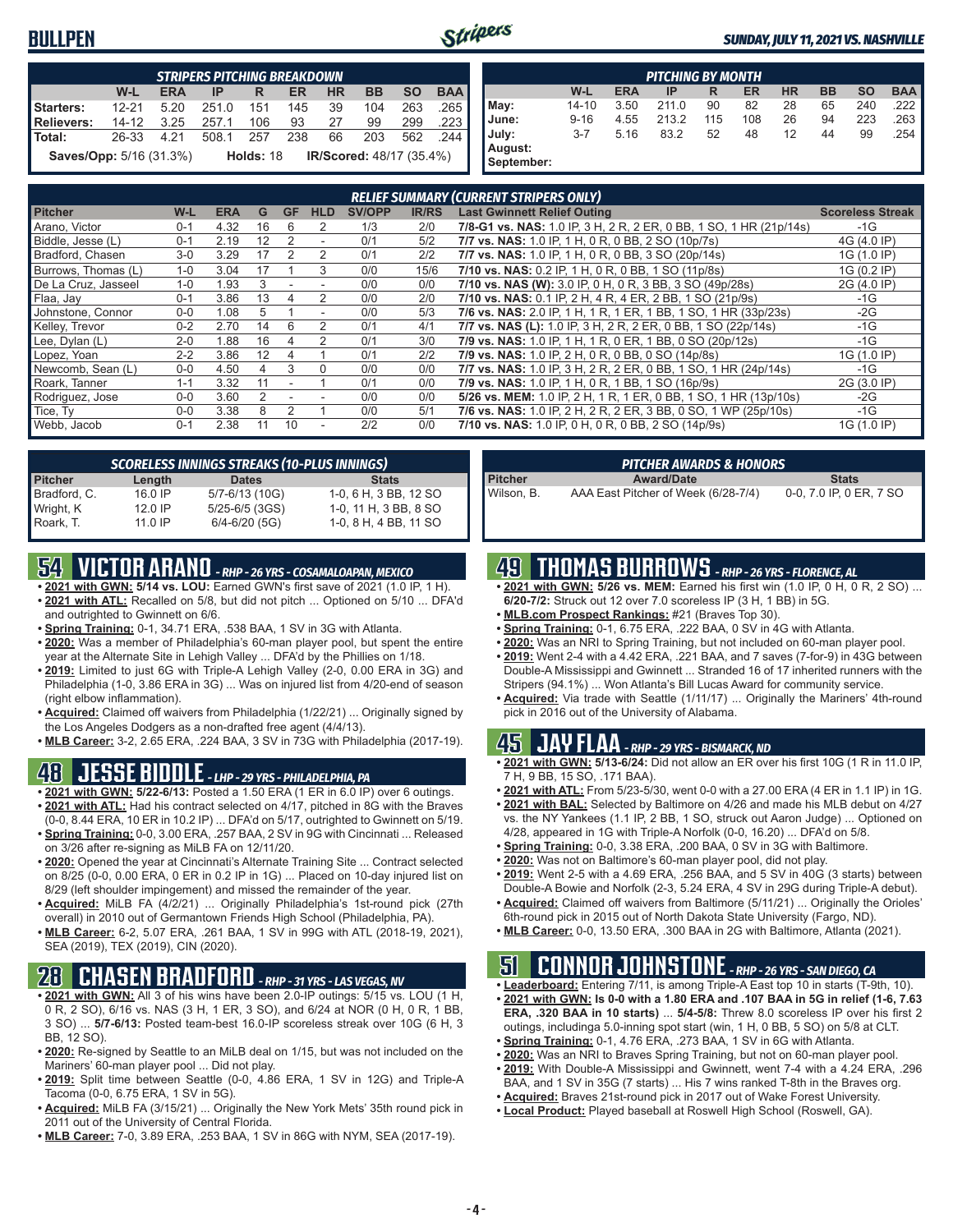# **43 TREVOR KELLEY** *- RHP - 27 YRS - PROVIDENCE, RI*

- **• 2021 with GWN: 5/12-6/27:** Allowed runs in just 2 of 13G for a 1.72 ERA (3 ER in 15.2 IP, 13 H, 6 BB, 15 SO, .241 BAA).
- **• Spring Training:** Did not pitch in Chicago Cubs' MLB camp ... Released on 4/23. **• 2020:** Pitched in 4G with Philadelphia, going 0-0 with a 10.80 ERA ... Outrighted
- on 8/14 and spent the rest of the season at the Phillies Alternate Site. **• 2019:** In 52G with Triple-A Pawtucket, went 5-5 with a 1.79 ERA, .216 BAA, and
- 12 SV ... Was an International League Midseason and Postseason All-Star and a *Baseball America* Triple-A All-Star ... Led IL in appearances and was T-1st in saves ... Made MLB debut on 7/2 at Toronto and logged 10G with Boston (0-3, 8.64 ERA).
- **• Acquired:** MiLB FA (4/28/21) ... Originally Boston's 36th-round pick in 2015 out of the University of North Carolina at Chapel Hill.
- **• MLB Career:** 0-3, 9.26 ERA, .347 BAA, 0 SV in 14G with BOS (2019), PHI (2020).

### **58 DYLAN LEE** *- LHP - 26 YRS - DINUBA, CA*

- **• 2021 with GWN: Has a 1.65 ERA (3 ER in 16.1 IP) and .161 BAA over his last 12G since 5/26** ... **5/4 at CLT:** Earned the win in his Stripers' debut (2.0 IP, 1 H, 1 R, 0 ER, 0 BB, 3 SO in 10-9 win in 12 innings) ... **6/11 at MEM:** Recorded his first pro hit, a double (1-for-2, R).
- **• Spring Training:** 0-0, 0.00 ERA, 0 SV in 2G with Miami ... Released on 3/29.
- **• 2020:** Was a non-roster invite to Marlins Spring Training, but was not on Miami's 60-man player pool ... Did not play.
- **• 2019:** Logged 45G between Double-A Jacksonville (0-3, 1.91 ERA, .176 BAA, 13 SV in 32G) and Triple-A New Orleans (1-3, 4.71 ERA, .329 BAA, 0 SV in 13G).
- **• Acquired:** MiLB FA (4/15/21) ... Originally Miami's 10th-round pick in 2016 out of Cal State Fresno (Fresno, CA).

### **55 YOAN LOPEZ** *- RHP - 28 YRS - NUEVA GERONA, CUBA*

- **• 2021 with GWN:** Has earned both of his wins in extra innings, 6/9-G2 at MEM (1.0 IP, 1 H, 0 R in 3-1 win in 8 innings) and 6/18 vs. NAS (1.0 IP, 2 H, 1 R, 0 ER, 1 SO in 8-7 win in 10 innings).
- **• 2021 with ARI:** Began the season on Arizona's Opening Day roster ... In 2 stints, went 0-0 with a 6.57 ERA (9 ER in 12.1 IP) and 0 SV (0-for-3) in 13G ... DFA'd on 5/20, traded to Atlanta on 5/22 and optioned to Gwinnett.
- **• Spring Training:** 1-0, 4.91 ERA, .214 BAA, 0 SV in 8G with Arizona.
- **• 2020:** In 20G with Arizona, went 0-1 with a 5.95 ERA, .269 BAA, and 2 holds. **• 2019:** Set MLB career highs in G (70) and holds (21), going 2-7 with a 3.41 ERA,
- .232 BAA, and 1 SV (1-for-4) with the D-backs. **• Acquired:** Via trade with Arizona in exchange for CF Deivi Estrada (5/22/21) ... Originally signed by the D-backs as a NDFA out of Cuba (1/16/15).
- **• MLB Career:** 2-8, 4.25 ERA, .252 BAA, 1 SV in 113G with Arizona (2018-21).

# **24 SEAN NEWCOMB** *- LHP - 28 YRS - BROCKTON, MA*

- **• 2021 with GWN:** Has been optioned twice, on 5/5 and 6/30 ... **5/6-7/3:** Struck out 8 over 3.0 scoreless IP (1 H, 1 BB) in 3G.
- **• Gwinnett Career:** 5-4 with a 2.84 ERA and .209 BAA in 19G (14GS) since 2017.
- **• 2021 with ATL:** In 23G, is 2-0 with a 5.82 ERA, .222 BAA, and 1 SV (1-for-2).
- **• Spring Training:** 0-0, 1.29 ERA, .227 BAA, 0 SV in 6G (1GS) with Atlanta.
- **• 2020:** Made just 4 starts with the Braves (0-2, 11.20 ERA) ... Spent most of the year at the Alternate Training Site at Coolray Field.
- **• Acquired:** Via trade with the Los Angeles Angels in exchange for SS Andrelton Simmons (11/12/15) ... Originally the Angels' 1st-round pick (15th overall) in 2014 out of the University of Hartford (West Hartford, CT).
- **• MLB Career:** 24-23, 4.26 ERA, .241 BAA, 2 SV in 132G (57GS) with Atlanta (2017-21) ... In 6G during the 2018-19 Postseasons, went 1-0 with a 1.08 ERA.

# **57 TANNER ROARK** *- RHP - 34 YRS - WILMINGTON, IL*

- **• 2021 with GWN: 5/23 at NAS:** Struck out 3 over 1.0 IP in his Stripers debut ... **6/10 at MEM:** Tossed 2.0 innings in relief (1 H, 0 R, 1 BB, 1 SO) for first win ... **6/4-6/20:** Pitched 11.0 scoreless innings over 5G (8 H, 4 BB, 11 SO, .205 BAA).
- **• 2021 with ATL:** Contract selected on 6/24, but did not pitch before being optioned back to Gwinnett on 6/27.
- **• 2021 with TOR:** Was on Toronto's Opening Day roster, went 0-1 with a 6.43 ERA in 3G (1 start) ... Released by the Blue Jays on 5/3.
- **• Spring Training:** 2-1, 8.44 ERA, .295 BAA in 4 starts with Toronto.
- **• 2020:** Made 11 starts with the Blue Jays, going 2-3 with a 6.80 ERA and .309 BAA.
- **• 2019:** Went 10-10 with a 4.35 ERA and .275 BAA in 31 starts with CIN and OAK. **• Acquired:** MiLB FA (5/10/21) ... Originally Texas's 25th-round pick in 2008 out of the University of Illinois at Urbana-Champaign.
- **• MLB Career:** 76-68, 3.85 ERA, .254 BAA, 1 SV in 227G (184 starts) with WSH, CIN, OAK, TOR (2013-21) ... Pitched in 2014 and 2016 Postseasons with Nationals (0-1, 3.86 ERA in 3G, 1 start).

## **53 TY TICE** *- RHP - 24 YRS - PRAIRIE GROVE, AR*

- **• 2021 with GWN: 6/10 at MEM:** Threw 1.0 scoreless IP (0 H, 0 BB, 1 SO) in his Stripers debut, combining with 5 pitchers on a 2-hit shutout ... **6/10-7/2:** Scored upon in just 1 of 7G (1.29 ERA, 1 ER in 7.0 IP, 4 H, 1 BB, 7 SO, .174 BAA).
- **• 2021 with ATL:** Recalled on 6/20 and pitched once (6/21 at NYM, 1.0 IP, 1 H, 0 R, 1 BB, 0 SO) ... Optioned back to Gwinnett on 6/24.
- **• 2021 with TOR:** Recalled from the Alternate Training Site 3 times (4/9, 4/24, 5/22), went 0-0 with a 5.14 ERA (4 ER in 7.0 IP) in 4G during his MLB debut ... Also pitched once for Triple-A Buffalo (0 ER in 1.0 IP) ... DFA'd on 5/30.
- **• Spring Training:** 1-0, 9.00 ERA, .273 BAA, 0 SV in 6G with Toronto.
- **• 2020:** Spent the entire year at the Blue Jays' Alternate Training Site ... Did not reach the Majors ... Had his contract selected by Toronto on 11/20.
- **• 2019:** Between Double-A New Hampshire and Triple-A Buffalo, went 3-4 with a 2.34 ERA, .196 BAA, and 8 saves (8-for-12) in 46 relief appearances.
- **• Acquired:** Via trade from Toronto in exchange for cash (6/4/21) ... Originally the Blue Jays' 16th-round pick in 2017 out of Central Arkansas.
- **• MLB Career:** 0-0, 4.50 ERA, .303 BAA in 5G with Toronto, Atlanta (2021).

# **71 JACOB WEBB** *- RHP - 27 YRS - RIVERSIDE, CA*

**• 2021 with GWN: Is 2-for-2 in save chances, including 6/9 at MEM (1.0 IP, 0 H, 0 R, 1 SO) and 6/30 at DUR (1.0 IP, 1 H, 0 R, 2 SO)** ... **5/26-6/9:** Struck out 5 over 5.0 IP (0 R, 2 H, 0 BB) in 5G.

- **• 2021 with ATL:** Recalled 4 times (4/7, 4/10, 6/5, 6/17) ... In 17G with the Braves, is 1-2 with a 5.29 ERA (10 ER in 17.0 IP) and a .324 BAA.
- **• Spring Training:** 1-0, 2.57 ERA, .222 BAA, 2 HLD in 7G with Atlanta ... Optioned to the Alternate Training Site in Gwinnett on 3/25.
- **• 2020:** Assigned to the Alternate Training Site on 7/19, but missed over a month with a right shoulder strain (placed on 60-day injured list on 7/20) ... Activated on 9/8 and went 0-0 with a 0.00 ERA (0 ER in 10.0 IP) and .200 BAA in 8G ... Made his MLB Postseason debut, going 0-0 with a 9.00 ERA (3 ER in 3.0 IP) in 3G.
- **• 2019:** Made his MLB debut with Atlanta, going 4-0 with a 1.39 ERA (5 ER in 32.1 IP), .205 BAA, 9 holds, and 2 saves (2-for-4) in 36G ... Also logged 10G with Gwinnett (0-1, 6.97 ERA, .225 BAA, 1 SV).
- **• Acquired:** Braves' 18th-round pick in 2014 out of Tabor College (Hillsboro, KS).
- **• MLB Career:** 5-2, 2.28 ERA, .243 BAA, 2 SV in 61G with Atlanta (2019-21).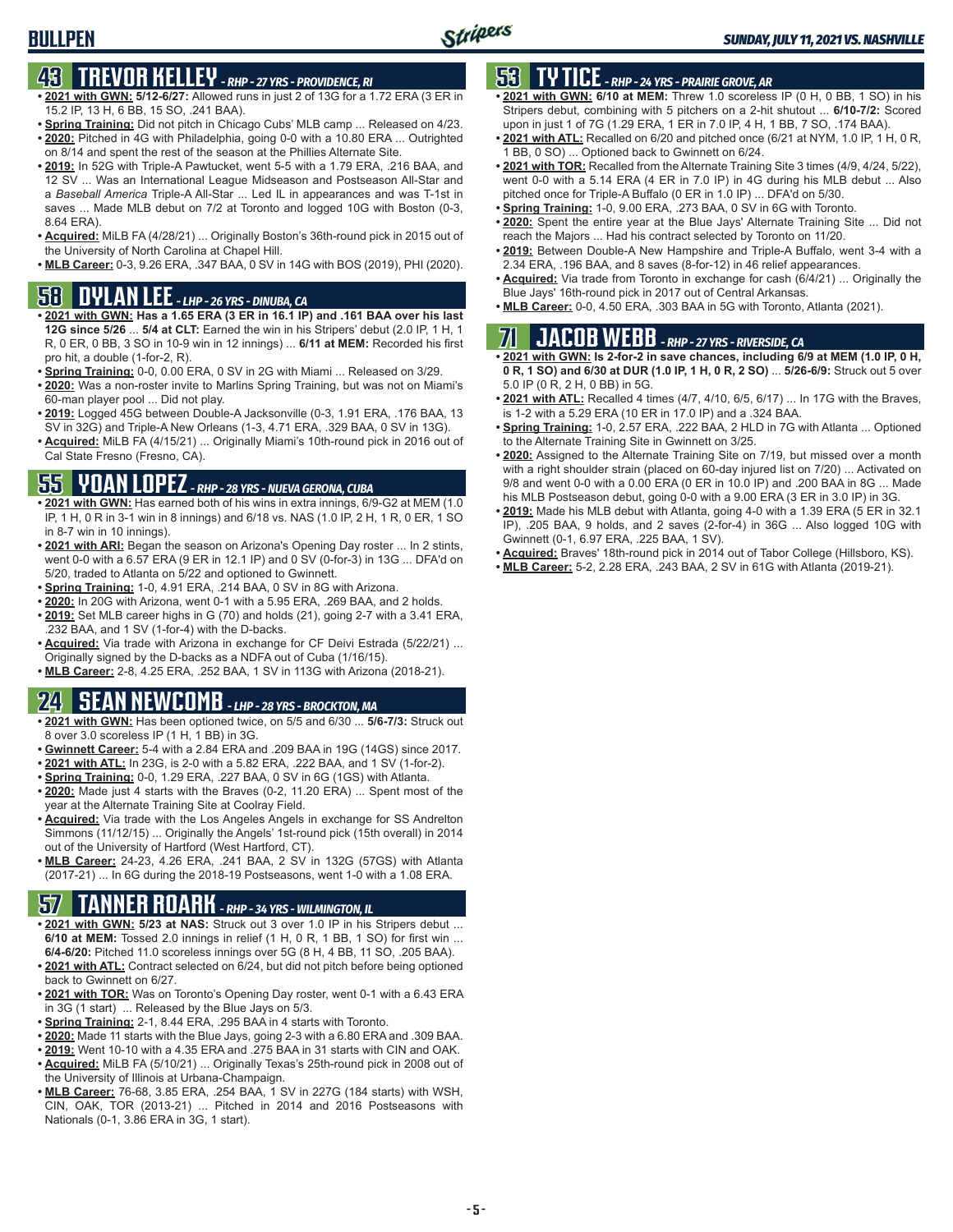#### Stripers **OFFENSE** *SUNDAY, JULY 11, 2021 VS. NASHVILLE TOTAL:* .246, 69 HR, .749 OPS *RISP:* .258, 19 HR, .772 OPS *RUNS/INNING: 1 2 3 4 5 6 7 8 9 X TOT Vs. LHP:* .251, 30 HR, .788 OPS *RISP/2O:* .229, 8 HR, .705 OPS **Stripers:** 47 28 22 33 29 31 31 34 22 11 288 *Vs. RHP:* .243, 39 HR, .726 OPS *LOADED:* .255, 3 HR, .799 OPS **Opponents:** 38 35 36 32 15 28 27 22 12 12 257

| <b>HOME RUNS</b><br>Off LH Off RH Team W-L |                          |                |        |           |                |                |                |         |                                                  |                          | <b>MULTI-GAMES</b>       |                          |
|--------------------------------------------|--------------------------|----------------|--------|-----------|----------------|----------------|----------------|---------|--------------------------------------------------|--------------------------|--------------------------|--------------------------|
| <b>Player</b>                              | 1 <sub>R</sub>           | 2R             | 3R     | <b>GS</b> | Tot.           |                |                |         | Last HR with Gwinnett (Regular Season)           | <b>Hit</b>               | <b>RBI</b>               | <b>HR</b>                |
| Almonte                                    | $\overline{2}$           |                |        |           | 3              |                | 2              | $3-0$   | 5/30/21 vs. MEM, 1R (RH Connor Jones)            | 8                        | 5                        |                          |
| Arcia                                      | 10                       | 3              | $\sim$ | ٠         | 13             | 6              | $\overline{7}$ | $7 - 4$ | 7/3/21 at DUR, 1R/Leadoff (RH Shane Baz)         | 16                       | 8                        | 1                        |
| Brugman                                    | $\overline{\phantom{a}}$ |                |        |           |                |                |                | $0 - 0$ |                                                  |                          | ۰                        |                          |
| Camargo                                    | 4                        | $\overline{2}$ |        | ۰         |                | 3              | 4              | $3 - 3$ | 7/10/21 vs. NAS, 1R (RH Thomas Jankins)          | 14                       | 5                        |                          |
| Casteel                                    |                          | $\overline{2}$ |        |           | 3              | $\overline{2}$ |                | $2 - 1$ | 6/24/21 at NOR, GS (LH Zac Lowther)              | 5                        | 5                        |                          |
| Contreras                                  |                          |                | ٠      |           |                |                |                | $0 - 0$ |                                                  |                          | $\overline{\phantom{a}}$ |                          |
| Demeritte                                  | 4                        | $\overline{2}$ |        |           | 6              | 4              | $\overline{2}$ | $5 - 1$ | 5/30/21 vs. MEM, 1R (LH Bernardo Flores Jr.)     | 7                        | 4                        |                          |
| Ervin                                      | $\overline{2}$           | $\overline{2}$ |        | ٠         | 5              | 3              | $\overline{2}$ | $3-2$   | 7/7/21 vs. NAS, PH, 2R (LH Aaron Ashby)          | 4                        | 5                        | $\overline{\phantom{a}}$ |
| Goins                                      |                          |                |        |           | $\overline{2}$ |                |                | $1 - 1$ | 7/4/21 at DUR, 2R (RH Joe Ryan)                  | 12                       | 6                        |                          |
| Gore                                       |                          |                | ٠      |           |                |                |                | $0 - 0$ |                                                  | 3                        | $\overline{\phantom{a}}$ |                          |
| Heredia                                    |                          |                | ٠      |           |                |                |                | $0 - 0$ | ---                                              | ٠                        | ٠                        |                          |
| Inciarte                                   | $\overline{\phantom{a}}$ |                |        |           |                |                |                | $0 - 0$ | $---$                                            | $\overline{\phantom{a}}$ | $\overline{\phantom{a}}$ | ٠.                       |
| Jackson                                    | 3                        | $\overline{2}$ |        |           |                | 4              | 3              | $3 - 1$ | 7/2/21 at DUR, 1R (RH Chris Mazza) - 2nd of Game | 5                        | 5                        | $\overline{2}$           |
| Kazmar Jr.                                 | 2                        | $\overline{2}$ |        |           | 5              | $\overline{2}$ | 3              | $2 - 3$ | 7/8/21-G1 vs. NAS, 2R (LH Quentin Torres-Costa)  | $\overline{2}$           | $\overline{4}$           |                          |
| Kipnis                                     |                          | 2              |        | ٠         | 4              |                | 4              | $3 - 1$ | 7/8/21-G1 vs. NAS, 2R (RH Ryan Weber)            | 8                        | 5                        |                          |
| Lucrov                                     |                          |                |        |           | $\overline{2}$ |                | $\overline{2}$ | $1 - 1$ | 6/10/21 at MEM, 3R (RH Grant Black)              | 4                        | 3                        | $\sim$                   |
| Martinez                                   | $\overline{\phantom{a}}$ |                | ۰      | ۰         |                |                |                | $0 - 0$ |                                                  | $\overline{2}$           |                          |                          |
| Morales                                    |                          |                |        |           |                |                |                | $1 - 0$ | 5/7/21 at CLT, 3R (RH Joe De Carlo)              |                          |                          |                          |
| Pache                                      | $\overline{2}$           |                | ٠      |           | 3              | 2              |                | $2 - 0$ | 7/8/21-G2 vs. NAS, 1R (LH Blaine Hardy)          | $\overline{7}$           | 4                        | $\overline{A}$           |
| Sanchez                                    |                          |                |        |           |                |                |                | $1 - 0$ | 6/16/21 vs. NAS, 3R (RH Miguel Sanchez)          | 3                        | $\overline{2}$           |                          |
| Snider                                     | $\overline{2}$           |                | ٠      | ٠         | $\overline{2}$ |                | 2              | $2 - 0$ | 6/18/21 vs. NAS, 1R (RH Patrick Weigel)          | 3                        |                          |                          |
| Unroe                                      |                          |                |        |           |                |                |                | $0 - 0$ | 7/19/19 vs. ROC, 1R (RH Drew Hutchison)          |                          |                          |                          |
| Waters                                     | $\mathcal{P}$            |                | 2      |           | 5              | 3              | $\mathfrak{D}$ | $1 - 3$ | 7/8/21-G2 vs. NAS, 3R (LH Blaine Hardy)          | 13                       | 4                        |                          |
| Total:                                     | 36                       | 20             | 10     | 3         | 69             |                |                |         |                                                  |                          |                          |                          |

**Back-to-Back Homers (1x):** Almonte (GS) / Snider, 5/7 at CLT (1st Inning)

**Back-to-Back-to-Back Homers (1x):**

Arcia (2R) / Camargo / Demeritte, 5/8 at CLT (6th Inning)

**Pinch-Hit Homers (3x):** Demeritte (1R), 5/12 vs. LOU (7th Inning) Casteel (2R), 6/3 vs. JAX (7th Inning) Ervin (2R), 7/7 vs. NAS (6th Inning)

**Leadoff (Game) Homers (2x):** Waters, 5/19 at NAS

Arcia, 7/3 at DUR

**Walk-Off Homers (1x):**

Arcia (Solo), 5/16 vs. LOU (9th Inning)

| <b>STRIPERS BATTING BY MONTH</b> |            |    |    |    |    |            |           |            |            |            |
|----------------------------------|------------|----|----|----|----|------------|-----------|------------|------------|------------|
|                                  | <b>AVG</b> | G  | 2B | 3B | HR | <b>RBI</b> | <b>SB</b> | <b>OBP</b> | <b>SLG</b> | <b>OPS</b> |
| May:                             | .254       | 24 | 43 | 2  | 36 | 138        | 24        | .366       | .445       | .811       |
| June:                            | .227       | 25 | 36 | 3  | 21 | 88         | 23        | .308       | .357       | .665       |
| July:                            | .274       | 10 | 21 |    | 12 | 44         | 6         | .343       | .453       | .796       |
| August:<br>September:            |            |    |    |    |    |            |           |            |            |            |

|                |       |                | <b>PINCH HITTERS</b> |                |          |             |                |
|----------------|-------|----------------|----------------------|----------------|----------|-------------|----------------|
| <b>Player</b>  | AVG.  | AB             | н                    | 2B             | 3B       | <b>HR</b>   | <b>RBI</b>     |
| Almonte        | 1.000 |                |                      | 0              | 0        | 0           | 2              |
| Arcia          | ---   | $\Omega$       | $\Omega$             | $\Omega$       | 0        | $\Omega$    | $\Omega$       |
| Casteel        | .150  | 20             | 3                    | 1              | 0        |             | $\overline{4}$ |
| Demeritte      | .400  | 5              | $\overline{2}$       | 1              | $\Omega$ |             | 1              |
| Ervin          | .333  | 6              | $\overline{2}$       | $\Omega$       | 0        |             | 3              |
| Goins          | .000  | $\overline{2}$ | $\Omega$             | $\Omega$       | O        | $\Omega$    | $\Omega$       |
| Gore           | .250  | 4              | 1                    | $\mathbf 0$    | 0        | $\Omega$    | 0              |
| Kazmar Jr.     | .000  | 7              | $\Omega$             | $\mathbf 0$    | 0        | 0           | $\Omega$       |
| Lucrov         | .000  | 3              | $\mathbf 0$          | $\mathbf 0$    | 0        | $\mathbf 0$ | $\mathbf 0$    |
| <b>Morales</b> | .000  |                | $\Omega$             | 0              | $\Omega$ | $\mathbf 0$ | $\Omega$       |
| Pache          | ---   | $\Omega$       | $\Omega$             | $\Omega$       | $\Omega$ | $\Omega$    | $\Omega$       |
| Sanchez        | .000  | 6              | $\Omega$             | $\Omega$       | 0        | $\Omega$    | $\Omega$       |
| Snider         | .083  | 12             | 1                    | $\Omega$       | 0        | $\Omega$    | 0              |
| Unroe          | .000  | 4              | $\Omega$             | $\Omega$       | 0        | $\Omega$    | $\Omega$       |
| Totals:        | .141  | 71             | 10                   | $\overline{2}$ | 0        | 3           | 10             |

| <b>HITTING STREAKS (10-PLUS GAMES)</b> |                |                                        |  |
|----------------------------------------|----------------|----------------------------------------|--|
| Player<br>Arcia                        | Length/Dates   | <b>Stats</b>                           |  |
|                                        | 13G (5/4-5/18) | .393 (22-56), 4 2B, 7 HR, 17 R, 12 RBI |  |

| <b>ON-BASE STREAKS (15-PLUS GAMES)</b> |                |                                       |  |  |
|----------------------------------------|----------------|---------------------------------------|--|--|
| <b>Player</b>                          | Length/Dates   | <b>Stats</b>                          |  |  |
| Camargo                                | 18G (6/18-7/8) | .303 (20-66), 6 2B, 2 HR, 7 RBI, 7 BB |  |  |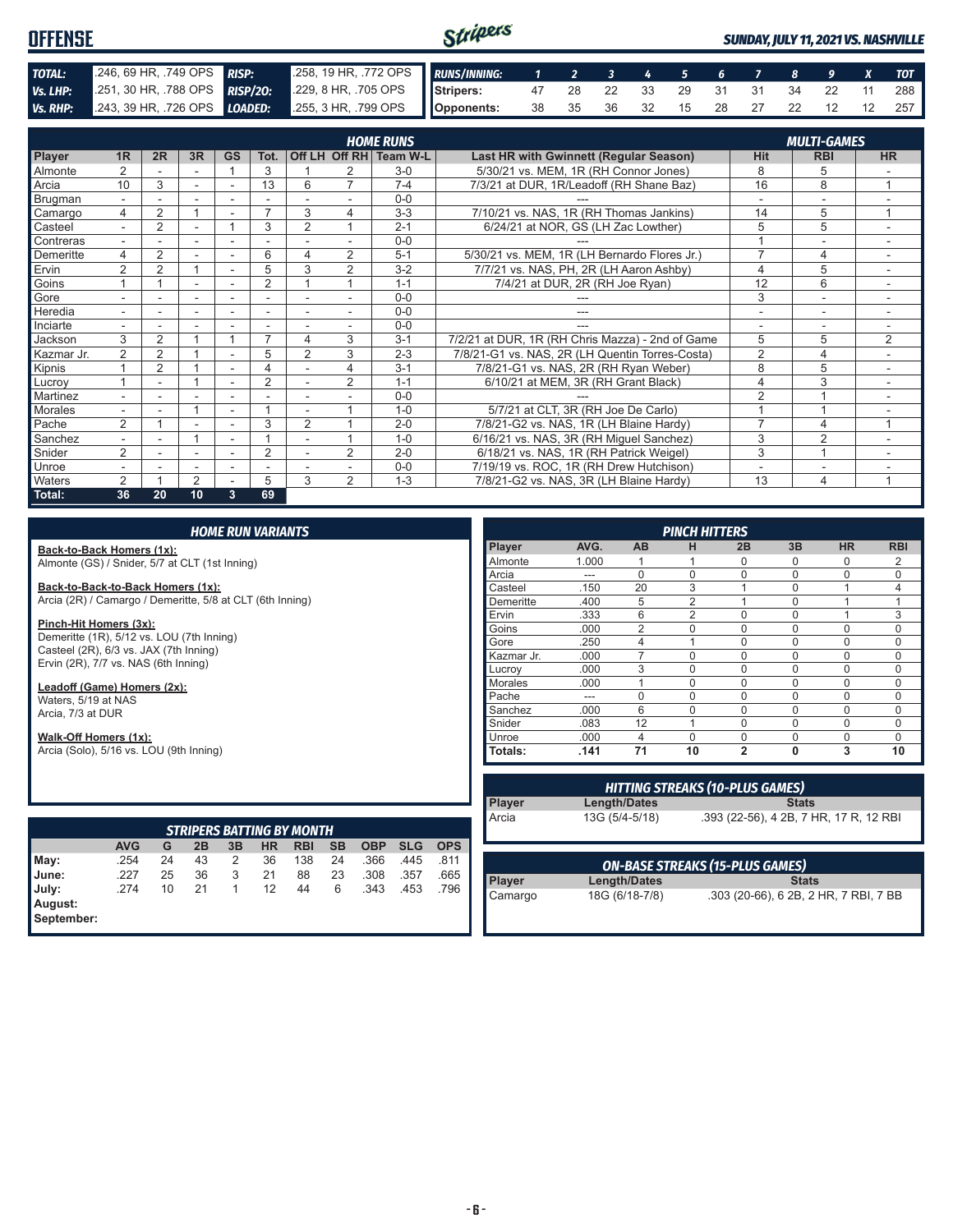# **BATTER BIOS**

# **9 RYAN CASTEEL** *- 1B/C - 30 YRS - CHATTANOOGA, TN*

*SEASON WITH GWN:*.254, 3 HR, 17 RBI, 0 SB, .757 OPS *HIT STREAK:* -2G (0-3)

*7/10 vs. NAS:*DNP *SERIES:* .143 (1-7)

- **• 2021 with GWN: 5/15-5/18:** Had 6 RBI in 3G span, including 5/15 vs. LOU (1 for-2, GW 3-run 2B, 3 RBI) and 5/16 vs. LOU (1-for-3, HR, 2 RBI) ... **6/2 vs. JAX:** Notched pinch-hit 2-run 2B ... **6/3 vs. JAX:** Hit pinch-hit 2-run HR (#2) ... **6/24 at NOR:** Crushed game-winning grand slam (#3) in 6-2 victory (1-for-4, 4 RBI), his 2nd career slam (first since 7/20/13 with Adv-A Modesto).
- **• Spring Training:** Did not play in Atlanta's MLB camp.
- **• 2020:** Was not on the Braves' 60-man player pool ... Did not play.
- **• 2019:** Played 118G with Double-A Mississippi, batting .263 (21 2B, 2 3B, 21 HR, 73 RBI, .811 OPS) ... Ranked 2nd in the Southern League in homers and RBI, 3rd in slugging (.477) ... Was his 2nd career 20-homer season (hit 22 in 2013).
- **• Acquired:** MiLB FA (3/14/21) ... Originally Colorado's 17th-round pick in 2010 out of Cleveland State Community College (Cleveland, TN).

# **14 WILLIAM CONTRERAS** *- C - 23 YRS - PUERTO CABELLO, VZ*

*SEASON WITH GWN:*.333, 0 HR, 1 RBI, 0 SB, .956 OPS *HIT STREAK:* 1G (2-4)

- *7/10 vs. NAS:*2-4, 2 2B, R, RBI, BB, SO *SERIES:* .333 (3-9), 2 2B, RBI **• 2021 with GWN: 7/8 vs. NAS:** Made his Triple-A debut (1-for-5, R) ... **7/10 vs. NAS:** Tallied his first Triple-A RBI (2-for-4, 2 2B, R, RBI).
- **• 2021 with ATL:** On the Braves' Opening Day roster ... Hit .204 (3 2B, 1 3B, 7 HR, 16 R, 21 RBI, .666 OPS) in 44G through 7/6 ... Optioned on 7/7.
- **• Spring Training:** .350, 3 2B, 1 HR, 5 R, 7 RBI in 17G with Atlanta.
- **• 2020:** Spent most of the year at the Alternate Training Site at Coolray Field ... Recalled by Atlanta for his MLB debut on 7/24 ... Hit .400 (4-for-10, 1 2B, 1 RBI) in 4G before being optioned on 7/29.
- **• 2019:** Between FLA and MIS, hit .255 (20 2B, 6 HR, 50 R, 39 RBI) in 110G ... Named a Florida State League Midseason All-Star.
- **• Bloodlines:** Older brother is Chicago Cubs' C Willson Contreras.
- **• Acquired:** NDFA (2/1/15) out of Puerto Cabello, Venezuela.
- **• MLB Career:** .217, 4 2B, 1 3B, 7 HR, 22 RBI, 0 SB in 48G with Atlanta (2020-21).

# **18 PHILLIP ERVIN** *- OF - 28 YRS - MOBILE, AL*

*SEASON WITH GWN:*.189, 5 HR, 18 RBI, 8 SB, .648 OPS *HIT STREAK:* 1G (1-4)

- *7/10 vs. NAS:*1-4, SO, SB *SERIES:* .333 (3-9), HR, 2 RBI, SB **• 2021 with GWN: 6/2 vs. JAX:** Hit decisive 3-run HR (#1) and tallied season-high 4 RBI (1-for-4, R) ... **6/13 at MEM:** Belted game-tying 2-run HR (#2) with 2 outs in the 9th of an eventual 7-6 loss (1-for-3, 1 R, 2 RBI) ... **7/7 vs. NAS:** Clubbed game-tying 2-run pinch-hit HR (#5, 1-for-1, 2 RBI).
- **• Spring Training:** .276, 0 HR, 2 RBI, 1 SB, .647 OPS in 18G with Atlanta ... DFA'd on 3/28, outrighted to the Alternate Training Site on 4/3.
- **• 2020:** Between Cincinnati and Seattle, hit .149 with 3 2B, 4 RBI, 1 SB in 37G ... DFA'd by the Reds (8/28), Mariners (12/16), and Chicago Cubs (2/20/21).
- **• Acquired:** Off waivers from the Chicago Cubs (2/22/21) ... Originally Cincinnati's 1st-round pick (27th overall) in 2013 out of Samford University (Homewood, AL).
- **• MLB Career:** .247, 26 2B, 8 3B, 17 HR, 68 RBI, 15 SB in 237G with CIN, SEA (2017-20) ... Talled 7 of his 8 career triples in 2019 (ranked 7th in NL).

# **8 RYAN GOINS** *- INF - 33 YRS - TEMPLE, TX*

*SEASON WITH GWN:*.268, 2 HR, 24 RBI, 0 SB, .708 OPS *HIT STREAK:* 1G (1-4)

- *7/10 vs. NAS:*1-4, RBI, 2 SO *SERIES:* .286 (6-21), 3 RBI **• 2021 with GWN: 5/4 at CLT:** Hit Gwinnett's first HR of the season (solo, 2-for-5, RBI) ... **5/12 vs. LOU:** Set season highs for hits (3-for-4) and RBI (3) ... **6/18-6/29:** Posted season-best 8G hitting streak (.400, 10-for-25, 1 2B, 3 R, 6 RBI) ... **7/4 at DUR:** Homered for the first time since Opening Night (2-run, #2, 1-for-4, 2 RBI).
- **• Triple-A Career:** Has played for BUF (2013-16), LHV (2018), CLT (2019), and GWN (2021) ... Was teammates with MGR Matt Tuiasosopo in 2014 with BUF.
- **• Spring Training:** .391, 2 2B, 0 HR, 5 RBI, 0 SB, .960 OPS in 16G with Atlanta. **• 2020:** Played in 14G with the Chicago White Sox, batting .000 (0-for-9, 4 R) ...
- Spent most of the year at the Alternate Training Site in Schaumburg, IL. **• Acquired:** MiLB FA (2/25/21) ... Originally Toronto's 4th-round pick in 2009 out of
- Dallas Baptist University (Dallas, TX).
- **• MLB Career:** .228, 71 2B, 12 3B, 22 HR, 158 RBI in 555G with TOR, KC, CWS (2013-20) ... Played for TOR in 2015-16 Postseasons (.146, 1 HR, 5 RBI in 14G).

# **5 TERRANCE GORE** *- OF - 30 YRS - MACON, GA*

*SEASON WITH GWN:*.364, 0 HR, 0 RBI, 13 SB, .954 OPS *HIT STREAK:* 1G (3-3) *7/10 vs. NAS:*3-3, 2B, R, BB *SERIES:* .667 (4-6), 2B

- **• Leaderboard:** Entering 7/11, ranks among Triple-A East top 10 in SB (5th, 13). **• 2021 with GWN:** Is 13-for-14 (92.9%) in stolen base attempts over 22G, has a pair of 2-steal games (5/18 at NAS, 6/18 vs. NAS) ... **6/9-G2 at MEM:** Stole 3rd and scored winning run in 8th inning of 3-1 victory ... **7/10 vs. NAS:** Notched seasonhigh 3 hits (3-for-3, 2B, R).
- **• Spring Training:** Did not play in Atlanta's MLB camp.
- **• 2020:** Logged 2G in his lone season with the Los Angeles Dodgers (0 PA).
- **• Acquired:** MiLB FA (2/18/21) ... Originally Kansas City's 20th-round pick in 2011 out of Gulf Coast Community College (Panama City, FL).
- **• MLB Career:** .224, 2 2B, 1 3B, 0 HR, 1 RBI, 40 SB in 102G with KC, CHC, LAD (2014-20) ... Played in the Postseason with KC (2014-15) and CHC (2018), going 0-for-2 with 3 R, 5 SB ... Won World Series with the Royals in 2015.

## **56 ALEX JACKSON** *- C - 25 YRS - SAN DIEGO, CA*

| <b>SEASON WITH GWN:</b> .254, 7 HR, 17 RBI, 1 SB, 1.006 OPS | <b>HIT STREAK:</b> $-1G(0-4)$    |
|-------------------------------------------------------------|----------------------------------|
| $7/10$ vs. NAS: DNP                                         | <b>SERIES:</b> .333 (4-12), 2 2B |
|                                                             |                                  |

- **• MLB Rehab:** Placed on Atlanta's 10-day IL on 5/2 (strained left hamstring) ... Moved to 60-day IL on 6/24 ... Assigned to rehab with Gwinnett twice (5/21, 6/30).
- **• 2021 with GWN: Batting .291 (16-for-55, 4 2B, 1 3B, 7 HR, 10 R, 17 RBI, 1.137 OPS) in last 14G since 5/27** ... **5/27 vs. MEM:** Set career highs in HR (3) and RBI (7) in 4-for-4 effort ... **6/9-G1 at MEM:** Belted GW 3-run HR (#5) in 5-4 win ... **7/2 at DUR:** Notched his 7th career multi-HR game with GWN (2-for-5, 2 HR, 3 RBI).
- **• Gwinnett Career:** Of his 108 career hits with the Stripers, 65 (60.2%) have gone for extra bases (24 2B, 3 3B, 38 HR) ... Has an .839 OPS in 137G.
- **• 2021 with Atlanta:** Made the Braves' Opening Day roster for the first time in his career ... Hit .043 (1-for-23, 2 R) in 10G prior to the injury.
- **• Spring Training:** .194, 2 2B, 2 HR, 8 RBI, .716 OPS in 14G with Atlanta.
- **• 2020:** Spent most of the year at the Alternate Training Site in Gwinnett ... In 5G with Atlanta, batted .286 (2-for-7, 1 2B).
- **• Acquired:** Via trade with Seattle in exchange for RHP Max Povse and RHP Rob Whalen (11/28/16) ... Originally the Mariners' 1st-round pick (6th overall) in 2014 out of Rancho Bernardo High School (San Diego, CA).
- **• MLB Career:** .070, 1 2B, 2 R, 0 RBI in 19G with Atlanta (2019-21).

# **4 SEAN KAZMAR JR.** *- INF - 36 YRS - VALDOSTA, GA*

*SEASON WITH GWN:*.183, 5 HR, 17 RBI, 1 SB, .595 OPS *HIT STREAK:* 1G (1-4)

- *7/10 vs. NAS:*1-4, RBI *SERIES:* .188 (3-16), 2B, HR, 3 RBI **• 2021 with GWN: 5/25 vs. MEM:** Lined a walk-off single in the 9th for a 2-1 win, his first career walk-off RBI with Gwinnett ... **7/8-G1 vs. NAS:** Surpassed Joey
- Terdoslavich for 3rd on Gwinnett's career home run list (#42, 1-for-3, 2 RBI). **• Gwinnett Career:** Batting .264 (641-for-2425, 132 2B, 12 3B, 42 HR, 292 R, 287 RBI, 24 SB) in 707G over 8 seasons ... Leads in career G, AB, H, TB (923), 2B, R, RBI ... Ranks 2nd in career 3B (12) ... Ranks 3rd in career HR (42).
- **• 600 Club:** His 641 hits are 4th in Richmond/Gwinnett history (Larry Whisenton leads with 657) ... Is one of 5 in RICH/GWN history with 600 hits.
- **• 2021 with ATL:** Contract selected on 4/17, has spent 2 stints with Atlanta (4/17- 4/23, 5/4-5/7), going 0-for-2 ... Pinch hit on 4/17 at the Chicago Cubs, marking his first MLB appearance in 4,589 days since 9/23/08 with San Diego ... The last player with a bigger gap between MLB appearances was Ralph Winegarner (13 years, 14 days between 6/23/36 with CLE and 7/7/49 with STL).
- **• Spring Training:** .409, 3 HR, 9 RBI, 0 SB, 1.415 OPS in 25G with Atlanta.
- **• 2020:** Was an NRI to Braves Spring Training, but not on 60-man player pool. **• Acquired:** MiLB FA (12/7/20) ... Originally San Diego's 5th-round pick in 2004 out of the College of Southern Nevada.
- **• MLB Career:** .195, 1 2B, 0 3B, 0 HR, 2 RBI in 22G with San Diego (2008) and Atlanta (2021).

# **22 JASON KIPNIS** *- INF - 34 YRS - NORTHBROOK, IL*

*SEASON WITH GWN:*.252, 4 HR, 14 RBI, 0 SB, .781 OPS *HIT STREAK:* 1G (2-5) *7/10 vs. NAS:*2-5, 2 R, 2 RBI, SO *SERIES:* .333 (7-21), 2B, HR, 5 RBI

- **• 2021 with GWN: Has 3 multi-hit efforts in last 5G, batting .333 (7-for-21, 1 2B, 1 HR, 4 R, 5 RBI)** ... **5/28 vs. MEM:** Belted a decisive 3-run HR (#1, 2-for-3, 3 RBI) ... **6/16 at NAS:** Hit another game-winning HR (#2), a 2-run shot (2-for-4,, 2 RBI).
- **• Spring Training:** .241, 1 2B, 1 HR, 2 R, 3 RBI in 12G with Atlanta ... Released on 3/27, re-signed to MiLB deal on 3/29.
- **• 2020:** In his lone season with the Chicago Cubs, hit .237 (8 2B, 1 3B, 3 HR, 16 RBI, 1 SB) in 44G ... Played in 2G during the Postseason (0-for-3, 1 BB, 1 SO) ... Elected Free Agency on 10/28.
- **• Acquired:** MiLB FA (3/29/21) ... Originally Cleveland's 2nd-round pick in 2009 out of Arizona State University (Tempe, AZ).
- **• MLB Career:** .260, 260 2B, 24 3B, 126 HR, 545 RBI, 136 SB in 1,165G with CLE, CHC (2011-20) ... Was 2-time AL All-Star with the Indians (2013, 2015) ... Hit .192 (3 2B, 1 3B, 4 HR, 9 RBI) in 26G during the Postseason with CLE (2013, 2016-18) and CHC (2020).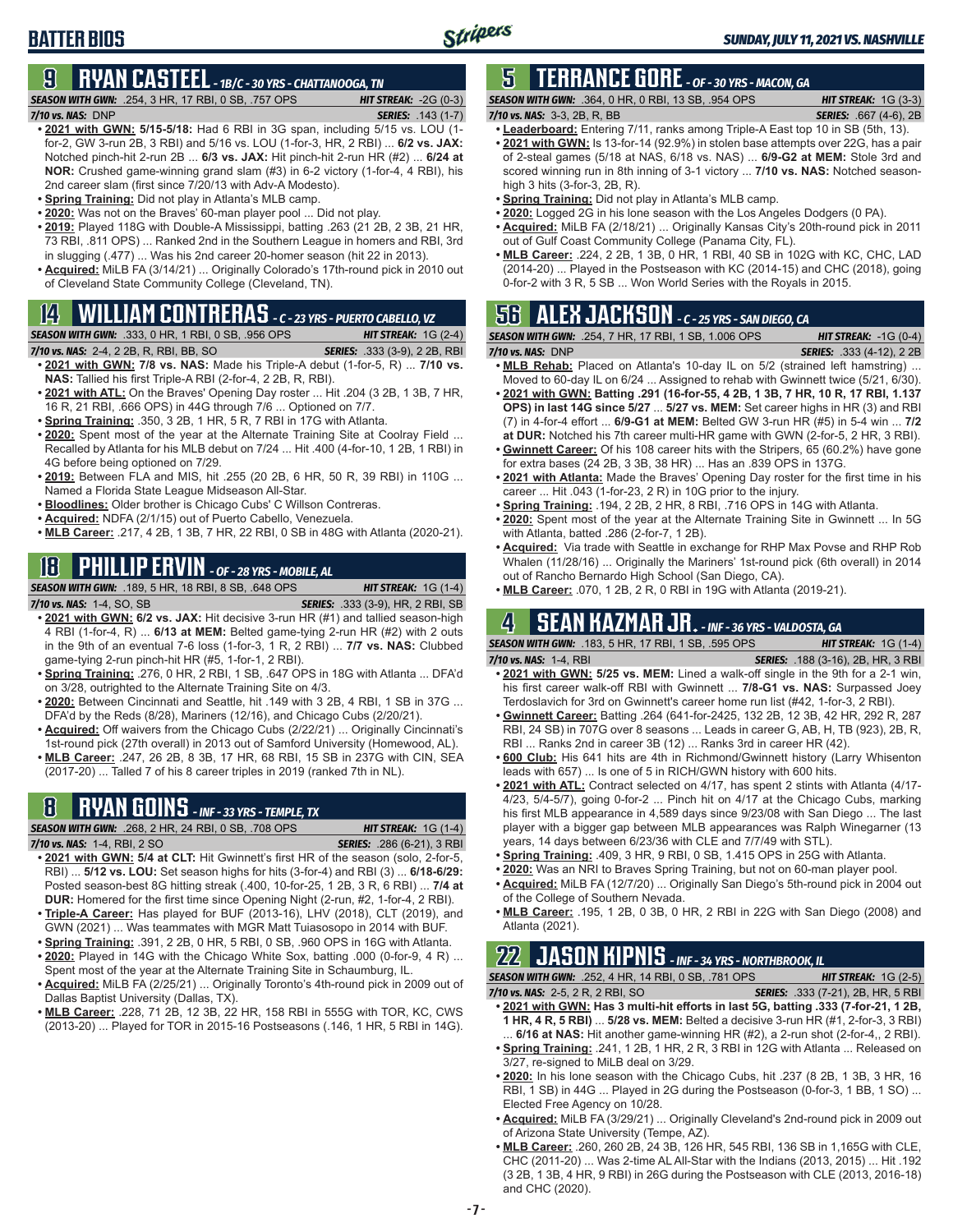# **BATTER BIOS**

#### **20 JONATHAN MORALES** *- C - 26 YRS - ARROYO, PUERTO RICO SEASON WITH GWN:*.119, 1 HR, 6 RBI, 0 SB, .303 OPS *HIT STREAK:* 1G (1-2)

- *7/10 vs. NAS:*DNP *SERIES:* .500 (1-2) **• 2021 with GWN: 5/7 at CLT:** Tied his single-game career high with 5 RBI, going 2-for-6 with a 3-run HR (#1) in the 9th.
- **• Spring Training:** .250, 0 HR, 1 RBI, 0 SB, 1.200 OPS in 12G with Atlanta.
- **• 2020:** Spent entire year at Braves Alternate Site in Gwinnett (no MLB debut) ... Played for Caguas of the Puerto Rican Winter League (.394, 3 HR, 9 RBI in 13G), earning PWL Postseason All-Star honors.
- **• 2019:** Hit .240 (13 2B, 2 HR, 27 R, 25 RBI) in 80G between Double-A Mississippi and Gwinnett ... Logged 1 game during the IL Playoffs (0-for-1, BB).
- **• Acquired:** Braves' 25th-round pick in 2015 out of Miami-Dade Community College.

### **15 CRISTIAN PACHE** *- OF - 22 YRS - SANTO DOMINGO CENTRO, D.R.*

*SEASON WITH GWN:*.252, 3 HR, 13 RBI, 2 SB, .711 OPS *HIT STREAK:* 4G (8-15) *7/10 vs. NAS:* 2-5, R, SO, CS *SERIES:* .357 (5-14), HR, 3 RBI

- **• MLB.com Prospect Ranks:** #1 (Braves Top 30), #10 (Top 100).
- **• 2021 with GWN: Has 4-straight multi-hit games since 7/8, batting .533 (8 for-15, 1 HR, 4 R, 3 RBI, 1 SB, 1.296 OPS)** ... **5/29-6/1:** Assigned to rehab (right hamstring inflammation), played 1G before being activated/optioned on 6/2 ... **6/5 vs. JAX:** Went 3-for-6 with 2 2B, including game-tying 2-run 2B in 9th ... **6/10 at MEM:** Tallied his first career multi-HR game (3-for-5, 2 HR, 3 R, 4 RBI) ... **6/30 at DUR:** Notched last-AB GWRBI single in 9th for 2-1 win (2-for-3, 2B, RBI).
- **• 2021 with ATL:** On Atlanta's Opening Day roster for the first time ... Hit .111 (3 2B, 1 HR, 6 R, 4 RBI) in 22G ... Placed on IL twice, on 4/14 and 5/14 ... Was at the Alternate Training Site from 4/24-4/30.
- **• Spring Training:** .184, 2 2B, 1 3B, 4 R, 3 RBI, 2 SB in 17G with Atlanta.
- **• 2020:** Spent most of the year at the Alternate Training Site ... Made his MLB debut on 8/21 vs. Philadelphia (1-for-4) ... Played just 2G during regular season (.250) ... Also made MLB Postseason debut (.182, 1 2B, 1 HR, 4 R, 4 RBI in 12G).
- **• 2019:** Between Mississippi (104G) and Gwinnett (26G), hit .277 (36 2B, 9 3B, 12 HR, 63 R, 61 RBI, 8 SB, .802 OPS) in 130G ... Named a Southern League Postseason All-Star and MLB All-Star Futures Game participant.
- **• Acquired:** NDFA (7/4/15) out of Santo Domingo Centro, D.R.
- **• MLB Career:** .119, 3 2B, 0 3B, 1 HR, 4 RBI, 0 SB in 24G with Atlanta (2020-21).

# **2 YOLMER SANCHEZ** *- INF - 29 YRS - MARACAY, VENEZUELA*

*SEASON WITH GWN:*.173, 1 HR, 12 RBI, 3 SB, .510 OPS *HIT STREAK:* -1G (0-4) *7/10 vs. NAS:*DNP *SERIES:* .143 (1-7), 2B, RBI

- **• 2021 with GWN: 5/7 at CLT:** Went 3-for-5 with 3 runs, 3 RBI and Gwinnett's first triple of the year ... **6/9-G2 at MEM:** Stole home plate as part of a double-steal with Drew Waters, scored tying run in 3-1 win (1-for-2, R, SB) ... **6/16 vs. NAS:** After going 30G without a homer, launched his 1st of the year (3-run, 1-for-2, 3 RBI).
- **• Spring Training:** .190, 0 XBH, 2 RBI, 1 SB, .451 OPS in 15G with Baltimore ... DFA'd on 3/27, released on 3/30.
- **• 2020:** Played 11G with the Chicago White Sox, batting .313 (3 2B, 1 HR, 1 RBI, 1.164 OPS) ... Made his MLB Postseason debut in the ALWCS (1G, no at-bat).
- **• Acquired:** MiLB FA (3/31/21) ... Originally a NDFA with Chi. White Sox (5/29/09). **• MLB Career:** .245, 113 2B, 24 3B, 32 HR, 215 RBI, 30 SB in 657G with the Chi. White Sox (2014-20) ... Won an AL Gold Glove in 2019 (.987 FPCT at 2B).

# **26 TRAVIS SNIDER** *- OF/INF - 33 YRS - KIRKLAND, WA*

*SEASON WITH GWN:*.184, 2 HR, 4 RBI, 0 SB, .660 OPS *HIT STREAK:* 2G (4-7) *7/10 vs. NAS:* PH, 0-0, R, 2 BB *SERIES:* .500 (4-8), 2 2B

- **• 2021 with GWN: 5/5-5/9:** Drew 8 walks in his first 3G ... **6/3 vs. JAX:** Recorded first multi-hit game (2-for-3, R) ... **6/18 vs. NAS:** Homered for the first time since 5/7 at CLT, a solo shot (#2) as part of 6-run comeback in 8-7 win (1-for-3, 2 RBI). **• Spring Training:** Did not play in Atlanta's MLB camp.
- **• 2020:** Signed by Miami on 7/24 and reported to the Marlins' Alternate Training Site in Jupiter, FL, but was released on 8/27 and did not reach the Majors.
- **• 2019:** Played for Triple-A Reno in Arizona's system (.294, 22 2B, 4 3B, 11 HR, 41 RBI, 3 SB, .899 OPS in 93G).
- **• Acquired:** MiLB FA (2/26/21) ... Originally Toronto's 1st-round pick (14th overall) in 2006 out of Henry M. Jackson High School (Mill Creek, WA).
- **• MLB Career:** .244, 100 2B, 7 3B, 54 HR, 212 RBI, 22 SB in 630G with TOR, PIT (2008-15) ... Played for PIT in the Postseason from 2013-15 (.250, 1-for-4 in 3G).

# **11 Drew WATERS** *- OF - 22 YRS - ATLANTA, GA*

*SEASON WITH GWN:*.257, 5 HR, 18 RBI, 15 SB, .765 OPS *HIT STREAK:* 3G (7-12) *7/10 vs. NAS:*DNP *SERIES:* .400 (8-20), 3 2B, 3B, HR, 5 RBI

- 
- **• Leaderboard:** Entering 7/11, ranks among Triple-A East top 10 in SB (T-3rd, 15). **• Futures Game: Will play for the NL Team in the 2021 SiriusXM All-Star Futures Game today at Coors Field** ... Is the 7th active Gwinnett player selected to the game (1st since RHP Touki Toussaint in 2018).
- **• MLB.com Prospect Ranks:** #2 (Braves Top 30), #25 (Top 100 Prospects).
- **• 2021 with GWN: Hitting .389 (14-for-36, 5 2B, 1 3B, 2 HR, 8 R, 8 RBI, 3 SB, 1.171 OPS) in 9G in July** ... **5/15-6/10:** Hit .316 (25-for-79, 4 2B, 3 HR, 16 R, 9 RBI, 6 SB, .906 OPS) in 21G ... **5/18 at NAS:** Recorded his first career multi-HR game (3-for-5, 2 HR, 3 RBI) and became the first GWN player to homer from both sides of the plate since Mel Rojas Jr. (7/7/16 at CLT) ... **5/19 at NAS:** Fell a triple shy of the cycle in his first 4-hit game at Triple-A (4-for-5, 2B, HR, 2 R, 2 RBI, 2 SB)
- ... **6/9-G2 at MEM:** Lined RBI single in 8th (2-for-3, R, RBI) for last-at-bat 3-1 win. **• Spring Training:** .500, 1 2B, 0 HR, 2 RBI, 1 SB in 4G with Atlanta.
- **• 2020:** Spent entire year at Braves Alternate Site in Gwinnett (no MLB debut).
- **• 2019:** Hit .309 (40 2B, 9 3B, 7 HR, 80 R, 52 RBI, 16 SB) in 134G with Double-A Mississippi and Gwinnett ... Won Southern League Batting Title (.319, best in MIS history) and Most Valuable Player (1st in MIS history) ... Ranked among MiLB top 5 in doubles (T-3rd, 40) and hits (5th, 163).
- **• Acquired:** Braves' 2nd-round pick in 2017 out of Etowah High School (Woodstock, GA) ... Named Gatorade Georgia Baseball Player of the Year in 2017.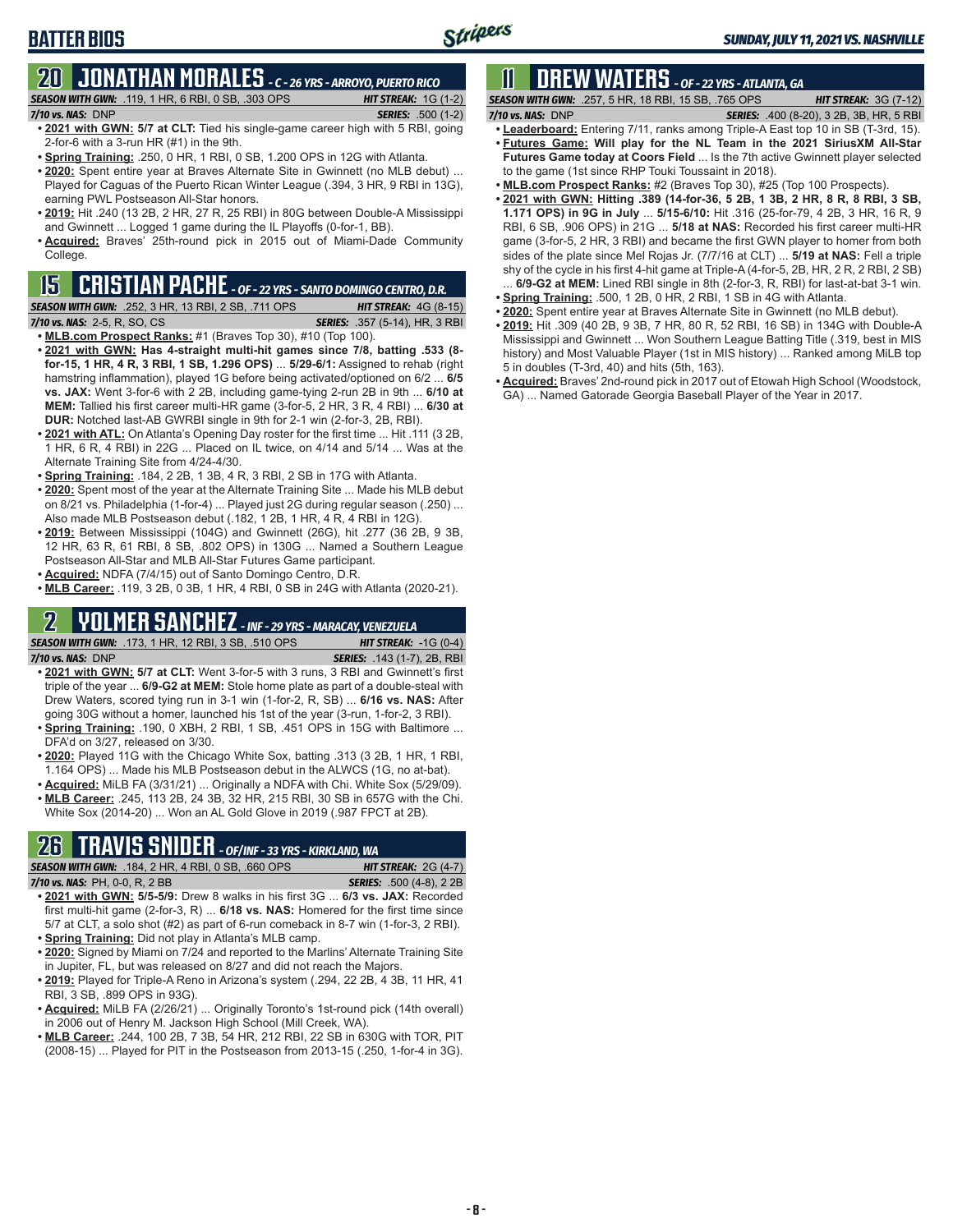### **SEASON SUMMARY**



#### **TEAM HIGHS & LOWS**

| <b>OFFENSE:</b>  |  |
|------------------|--|
|                  |  |
|                  |  |
|                  |  |
|                  |  |
|                  |  |
|                  |  |
|                  |  |
|                  |  |
|                  |  |
|                  |  |
|                  |  |
|                  |  |
|                  |  |
| <b>PITCHING:</b> |  |
|                  |  |
|                  |  |
|                  |  |
|                  |  |
|                  |  |
|                  |  |

#### **INDIVIDUAL HIGHS & LOWS**

| <u>HIIING (GAME):</u>   |  |
|-------------------------|--|
|                         |  |
|                         |  |
|                         |  |
|                         |  |
|                         |  |
|                         |  |
|                         |  |
|                         |  |
|                         |  |
|                         |  |
|                         |  |
|                         |  |
|                         |  |
|                         |  |
| <b>PITCHING (GAME):</b> |  |
|                         |  |
|                         |  |
|                         |  |

 $\theta$   $\theta$   $\theta$   $\theta$   $\theta$   $\theta$   $\theta$ 

#### **DEFENSE (GAME):**

### **STREAKS**

|  |  | OFFENSIVE (LONGEST IN 2021 ONLY): |
|--|--|-----------------------------------|
|--|--|-----------------------------------|

#### **PITCHING (LONGEST IN 2021 ONLY):**

| <u>THE STRIP (ESTIMATE) HT EVER SITE I A</u> |  |
|----------------------------------------------|--|
|                                              |  |
|                                              |  |
|                                              |  |
|                                              |  |
|                                              |  |
|                                              |  |

#### **LAST TIME IT HAPPENED (GWINNETT REGULAR-SEASON HISTORY)**

| <b>TEAM OFFENSE:</b>                                                                                                                                                                                                          |  |
|-------------------------------------------------------------------------------------------------------------------------------------------------------------------------------------------------------------------------------|--|
|                                                                                                                                                                                                                               |  |
|                                                                                                                                                                                                                               |  |
|                                                                                                                                                                                                                               |  |
|                                                                                                                                                                                                                               |  |
|                                                                                                                                                                                                                               |  |
|                                                                                                                                                                                                                               |  |
|                                                                                                                                                                                                                               |  |
|                                                                                                                                                                                                                               |  |
|                                                                                                                                                                                                                               |  |
|                                                                                                                                                                                                                               |  |
|                                                                                                                                                                                                                               |  |
|                                                                                                                                                                                                                               |  |
|                                                                                                                                                                                                                               |  |
|                                                                                                                                                                                                                               |  |
|                                                                                                                                                                                                                               |  |
| <b>TEAM PITCHING:</b>                                                                                                                                                                                                         |  |
|                                                                                                                                                                                                                               |  |
|                                                                                                                                                                                                                               |  |
|                                                                                                                                                                                                                               |  |
|                                                                                                                                                                                                                               |  |
|                                                                                                                                                                                                                               |  |
| $0.4$ $0.4$ $1.2$ $0.4$ $0.4$ $0.4$ $0.4$ $0.4$ $0.4$ $0.4$ $0.4$ $0.4$ $0.4$ $0.4$ $0.4$ $0.4$ $0.4$ $0.4$ $0.4$ $0.4$ $0.4$ $0.4$ $0.4$ $0.4$ $0.4$ $0.4$ $0.4$ $0.4$ $0.4$ $0.4$ $0.4$ $0.4$ $0.4$ $0.4$ $0.4$ $0.4$ $0.4$ |  |

#### **TEAM DEFENSE:**

|  | Turn a Triple Play 6/5/21 vs. Jacksonville (Camargo-Kipnis-Snider) |
|--|--------------------------------------------------------------------|
|  |                                                                    |

# **TEAM MISCELLANEOUS:**<br>18-Run Margin of Victory....

| Most Double Plays Turned, Game  3 (3x, last: 7/1 at Durham) |  |
|-------------------------------------------------------------|--|
|                                                             |  |
|                                                             |  |
|                                                             |  |
|                                                             |  |
|                                                             |  |

Fewest Hits Allowed, Game ................................................ 1 (7/8-G2 vs. Nashville) Most Home Runs Allowed, Game ................................3 (7x, last: 7/7 vs. Nashville) Most Hit Batsmen, Game ..........................................................3 (6/11 at Memphis) Most Wild Pitches, Game ............................................ 3 (3x, last: 5/21 at Nashville)

### **TEAM MISCELLANEOUS**

| Largest Blown Lead (Loss) 3 Runs (3x, last: 7/4 at Durham, 3-0, 4-5) |
|----------------------------------------------------------------------|
|                                                                      |
|                                                                      |
|                                                                      |
|                                                                      |
|                                                                      |
|                                                                      |
|                                                                      |
|                                                                      |
|                                                                      |

#### **INDIVIDUAL OFFENSE:**

**DEFENSE:**

|                       | Back-to-Back-to-Back Homers  Arcia/Camargo/Demeritte (5/8/21 at Charlotte) |
|-----------------------|----------------------------------------------------------------------------|
|                       |                                                                            |
|                       |                                                                            |
|                       |                                                                            |
|                       |                                                                            |
|                       |                                                                            |
|                       |                                                                            |
|                       |                                                                            |
|                       |                                                                            |
|                       |                                                                            |
|                       |                                                                            |
|                       |                                                                            |
| INDIVIDITAL PITCHING· |                                                                            |

|   |  |  | INDIVIDUAL PITCHING: |  |
|---|--|--|----------------------|--|
| . |  |  |                      |  |

| 9.0-Inning No-Hitter (Comb.)  Wooten/Marksberry/Ramirez (6/30/16 at Louisville) |
|---------------------------------------------------------------------------------|
|                                                                                 |
|                                                                                 |
| 21 Consecutive Saves Converted Jairo Asencio (9/6/09-8/8/11)                    |
| 25.0-Inning Scoreless Streak Stephen Marek, 25.1 IP (6/6/10-8/2/10)             |
|                                                                                 |